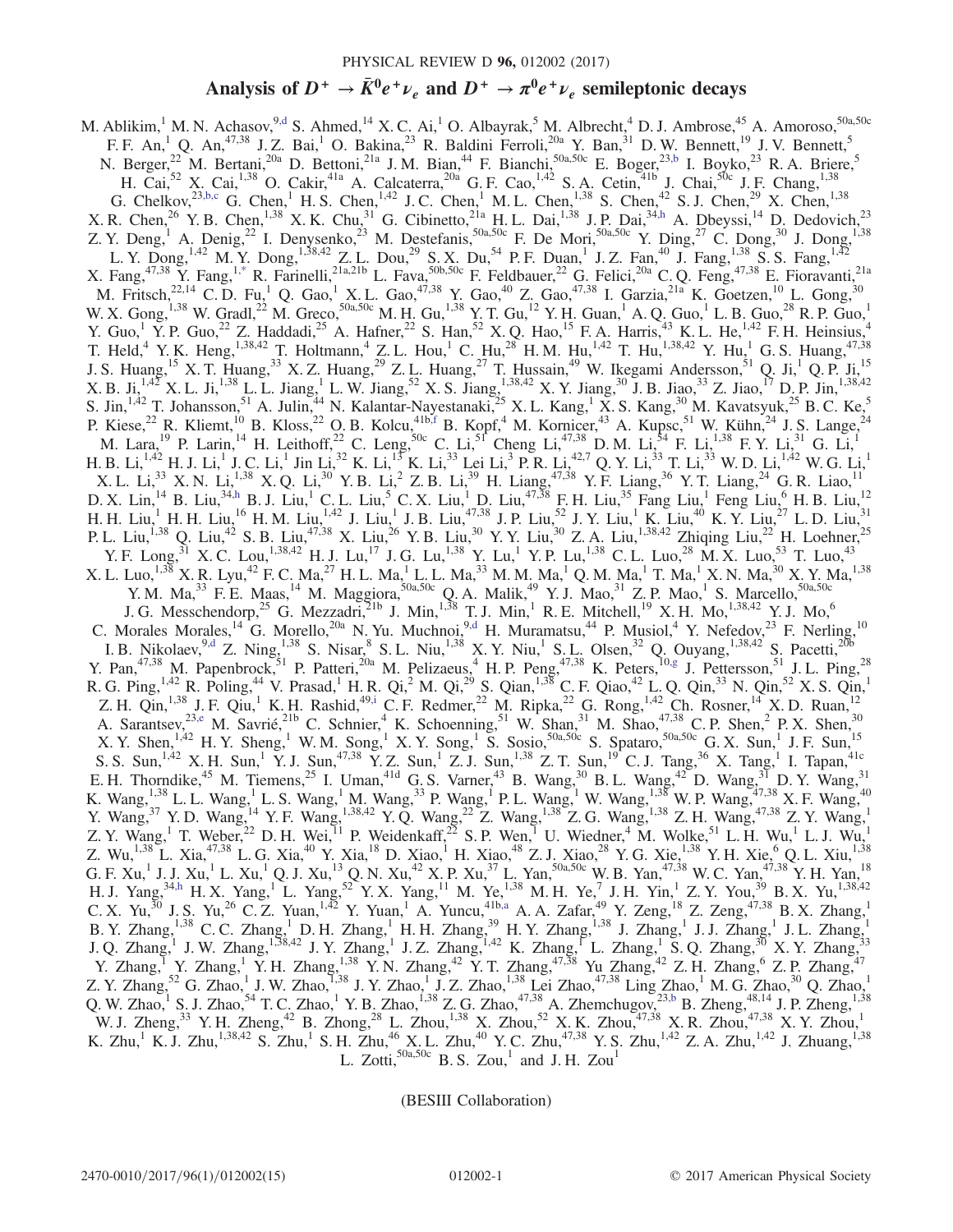<sup>1</sup>Institute of High Energy Physics, Beijing 100049, People's Republic of China  $\frac{2 \text{Poibang University}}{2}$  $B^2$ Beihang University, Beijing 100191, People's Republic of China  $3$ Beijing Institute of Petrochemical Technology, Beijing 102617, People's Republic of China  $B$ ochum Ruhr-University, D-44780 Bochum, Germany <sup>5</sup>Carnegie Mellon University, Pittsburgh, Pennsylvania 15213, USA  ${}^6$ Central China Normal University, Wuhan 430079, People's Republic of China <sup>7</sup>China Center of Advanced Science and Technology, Beijing 100190, People's Republic of China <sup>8</sup>COMSATS Institute of Information Technology, Lahore, Defence Road, Off Raiwind Road, 54000 Lahore, Pakistan<br><sup>9</sup>G.I. Budker Institute of Nuclear Physics SB RAS (BINP), Novosibirsk 630090, Russia <sup>10</sup>GSI Helmholtzcentre for Heavy Ion Research GmbH, D-64291 Darmstadt, Germany<br><sup>11</sup>Guangxi Normal University, Guilin 541004, People's Republic of China<br><sup>12</sup>Guangxi University, Nanning 530004, People's Republic of China<br><sup></sup>  $^{20b}$  INFN and University of Perugia, I-06100 Perugia, Italy  $^{21a}$ INFN Sezione di Ferrara, I-44122 Ferrara, Italy<br> $^{21b}$ University of Ferrara, I-44122 Ferrara, Italy <sup>22</sup>Johannes Gutenberg University of Mainz, Johann-Joachim-Becher-Weg 45, D-55099 Mainz, Germany<br><sup>23</sup>Joint Institute for Nuclear Research, 141980 Dubna, Moscow region, Russia<br><sup>24</sup>Justus-Liebig-Universitaet Giessen, II. Ph Heinrich-Buff-Ring 16, D-35392 Giessen, Germany<br>
<sup>25</sup>KVI-CART, University of Groningen, NL-9747 AA Groningen, Netherlands<br>
<sup>26</sup>Lanzhou University, Lanzhou 730000, People's Republic of China<br>
<sup>27</sup>Liaoning University, Shenya Beijing 100049, Hefei 230026, People's Republic of China<br>
<sup>39</sup>Sun Yat-Sen University, Guangzhou 510275, People's Republic of China<br>
<sup>40</sup>Tsinghua University, Beijing 100084, People's Republic of China<br>
<sup>418</sup>Istanbul Bilgi U <sup>46</sup>University of Science and Technology Liaoning, Anshan 114051, People's Republic of China<br><sup>47</sup>University of Science and Technology of China, Hefei 230026, People's Republic of China<br><sup>48</sup>University of South China, Hengy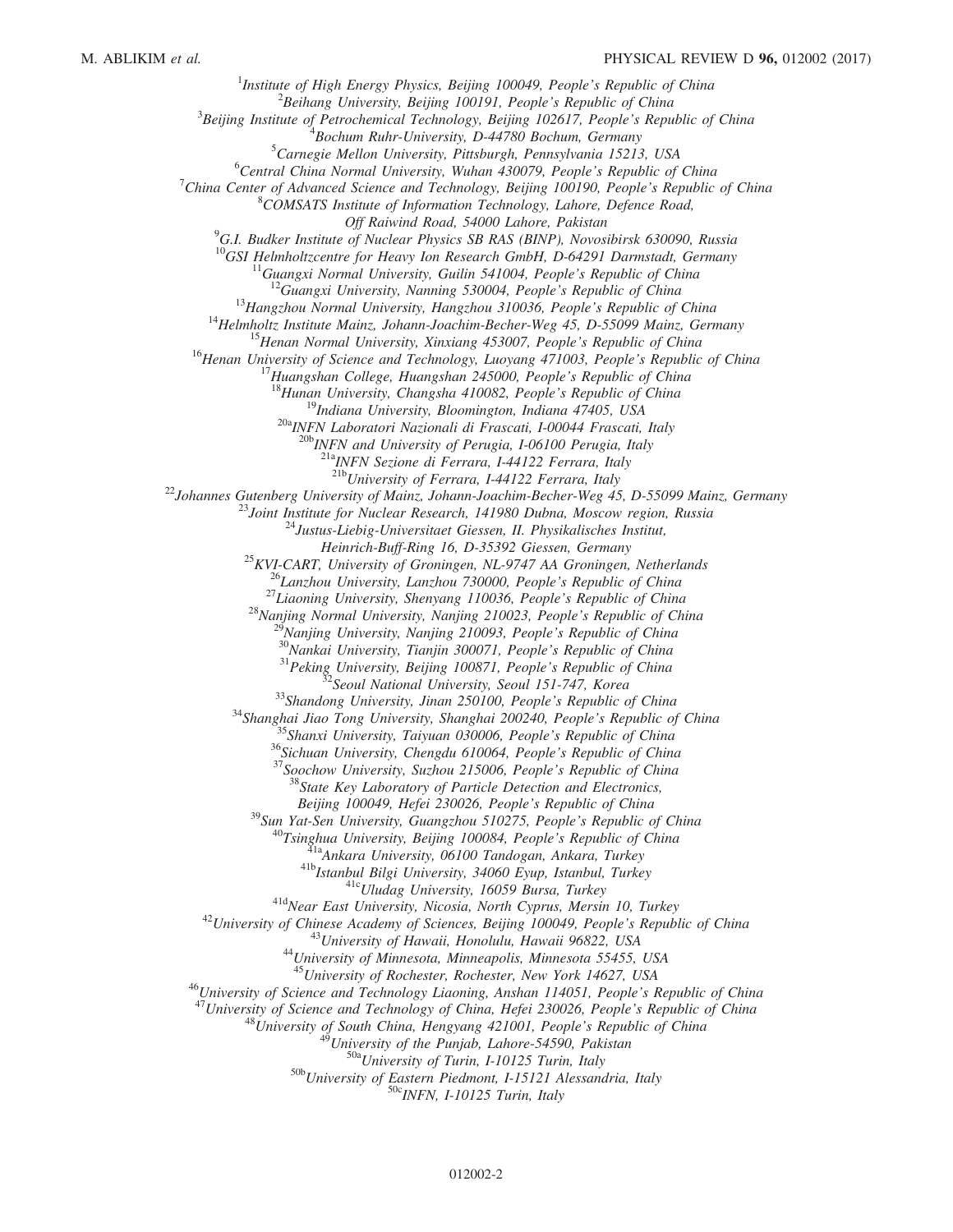$^{51}U$ ppsala University, Box 516, SE-75120 Uppsala, Sweden<br> $^{52}W$ uhan University, Wuhan 430072, People's Republic of China<br> $^{53}Z$ hejiang University, Hangzhou 310027, People's Republic of China<br> $^{54}Z$ hengzhou Universit (Received 27 March 2017; published 24 July 2017)

Using 2.93 fb<sup>-1</sup> of data taken at 3.773 GeV with the BESIII detector operated at the BEPCII collider, we study the semileptonic decays  $D^+ \to \bar{K}^0 e^+ \nu_e$  and  $D^+ \to \pi^0 e^+ \nu_e$ . We measure the absolute decay branching fractions  $\mathcal{B}(D^+ \to \bar{K}^0 e^+ \nu_e) = (8.60 \pm 0.06 \pm 0.15) \times 10^{-2}$  and  $\mathcal{B}(D^+ \to \pi^0 e^+ \nu_e) =$  $(3.63 \pm 0.08 \pm 0.05) \times 10^{-3}$ , where the first uncertainties are statistical and the second systematic. We also measure the differential decay rates and study the form factors of these two decays. With the values of  $|V_{cs}|$  and  $|V_{cd}|$  from Particle Data Group fits assuming Cabibbo-Kobayashi-Maskawa (CKM) unitarity, we obtain the values of the form factors at  $q^2 = 0$ ,  $f_+^K(0) = 0.725 \pm 0.004 \pm 0.012$ , and  $f_{+}^{(0)} = 0.622 \pm 0.012 \pm 0.003$ . Taking input from recent lattice QCD calculations of these form factors, we determine values of the CKM matrix elements  $|V_{cs}| = 0.944 \pm 0.005 \pm 0.015 \pm 0.024$  and  $|V_{cd}| = 0.210 \pm 0.004 \pm 0.001 \pm 0.009$ , where the third uncertainties are theoretical.

DOI: [10.1103/PhysRevD.96.012002](https://doi.org/10.1103/PhysRevD.96.012002)

#### I. INTRODUCTION

In the Standard Model (SM) of particle physics, the mixing between the quark flavors in the weak interaction is parametrized by the Cabibbo-Kobayashi-Maskawa (CKM) matrix, which is a  $3 \times 3$  unitary matrix. Since the CKM matrix elements are fundamental parameters of the SM, precise determinations of these elements are very important for tests of the SM and searches for new physics beyond the SM.

Since the effects of strong and weak interactions can be well separated in semileptonic  $D$  decays, these decays are excellent processes from which we can determine the magnitude of the CKM matrix element  $V_{cs(d)}$ . In the SM, neglecting the lepton mass, the differential decay rate for  $D^+ \rightarrow Pe^+\nu_e$  ( $P = \bar{K}^0$  or  $\pi^0$ ) is given by [\[1\]](#page-14-0)

<span id="page-2-9"></span>
$$
\frac{d\Gamma}{dq^2} = X \frac{G_F^2}{24\pi^3} |V_{cs(d)}|^2 p^3 |f_+(q^2)|^2, \tag{1}
$$

<span id="page-2-3"></span>[\\*](#page-0-0) Corresponding author.

<span id="page-2-8"></span><span id="page-2-1"></span><sup>a</sup>Also at Bogazici University, 34342 Istan[b](#page-0-2)ul, Turkey.<br><sup>b</sup>Also at Moscow Institute of Physics and Technology, Moscow 141700, Russia.

Also at Functional Electronics Laboratory, Tomsk State University, Tomsk, 634050, Russia.

<span id="page-2-0"></span>Also at Novosibirsk State University, Novosibirsk, 630090, Russia.

<span id="page-2-7"></span>Also at NRC "Kurchatov Institute," PNPI, 188300, Gatchina, Russia.

<span id="page-2-4"></span>Also at Istanbul Arel University, 34295 Istanbul, Turkey.

<span id="page-2-5"></span>[g](#page-0-6) Also at Goethe University Frankfurt, 60323 Frankfurt am Main, Germany.

<span id="page-2-2"></span>Also at Key Laboratory for Particle Physics, Astrophysics and Cosmology, Ministry of Education; Shanghai Key Laboratory for Particle Physics and Cosmology; Institute of Nuclear and Particle Phys[i](#page-0-8)cs, Shanghai 200240, People's Republic of China.

<span id="page-2-6"></span>Government College Women University, Sialkot—51310, Punjab, Pakistan.

where  $G_F$  is the Fermi constant,  $V_{cs(d)}$  is the corresponding CKM matrix element,  $p$  is the momentum of the meson  $P$ in the rest frame of the D meson,  $q^2$  is the squared 4-momentum transfer, i.e., the invariant mass of the lepton and neutrino system, and  $f_{+}(q^2)$  is the form factor which parametrizes the effect of the strong interaction. In Eq.  $(1)$ , X is a multiplicative factor due to isospin, which equals 1 for the decay  $D^+ \rightarrow \bar{K}^0 e^+ \nu_e$  and 1/2 for the decay  $D^+ \rightarrow \pi^0 e^+ \nu_e$ .

In this article, we report the experimental study of  $D^+ \rightarrow$  $\bar{K}^0 e^+ \nu_e$  and  $D^+ \rightarrow \pi^0 e^+ \nu_e$  decays using a 2.93 fb<sup>-1</sup> [\[2\]](#page-14-1) data set collected at a center-of-mass energy of  $\sqrt{s}$  = 3.773 GeV with the BESIII detector operated at the BEPCII collider. Throughout this paper, the inclusion of charge conjugate channels is implied.

The paper is structured as follows. We briefly describe the BESIII detector and the Monte Carlo (MC) simulation in Sec. [II.](#page-2-10) The event selection is presented in Sec. [III](#page-3-0). The measurements of the absolute branching fractions and the differential decay rates are described in Secs. [IV](#page-5-0) and [V,](#page-8-0) respectively. In Sec. [VI](#page-10-0) we discuss the determination of form factors from the measurements of decay rates, and finally, in Sec. [VII](#page-13-0), we present the determination of the magnitudes of the CKM matrix elements  $V_{cs}$  and  $V_{cd}$ . A brief summary is given in Sec. [VIII](#page-13-1).

#### II. BESIII DETECTOR

<span id="page-2-10"></span>The BESIII detector is a cylindrical detector with a solidangle coverage of 93% of  $4\pi$ , designed for the study of hadron spectroscopy and  $\tau$ -charm physics. The BESIII detector is described in detail in Ref. [\[3\]](#page-14-2). Detector components particularly relevant for this work are (1) the main drift chamber (MDC) with 43 layers surrounding the beam pipe, which performs precise determination of charged particle trajectories and provides a measurement of the

f[a](#page-0-1)ngy@ihep.ac.cn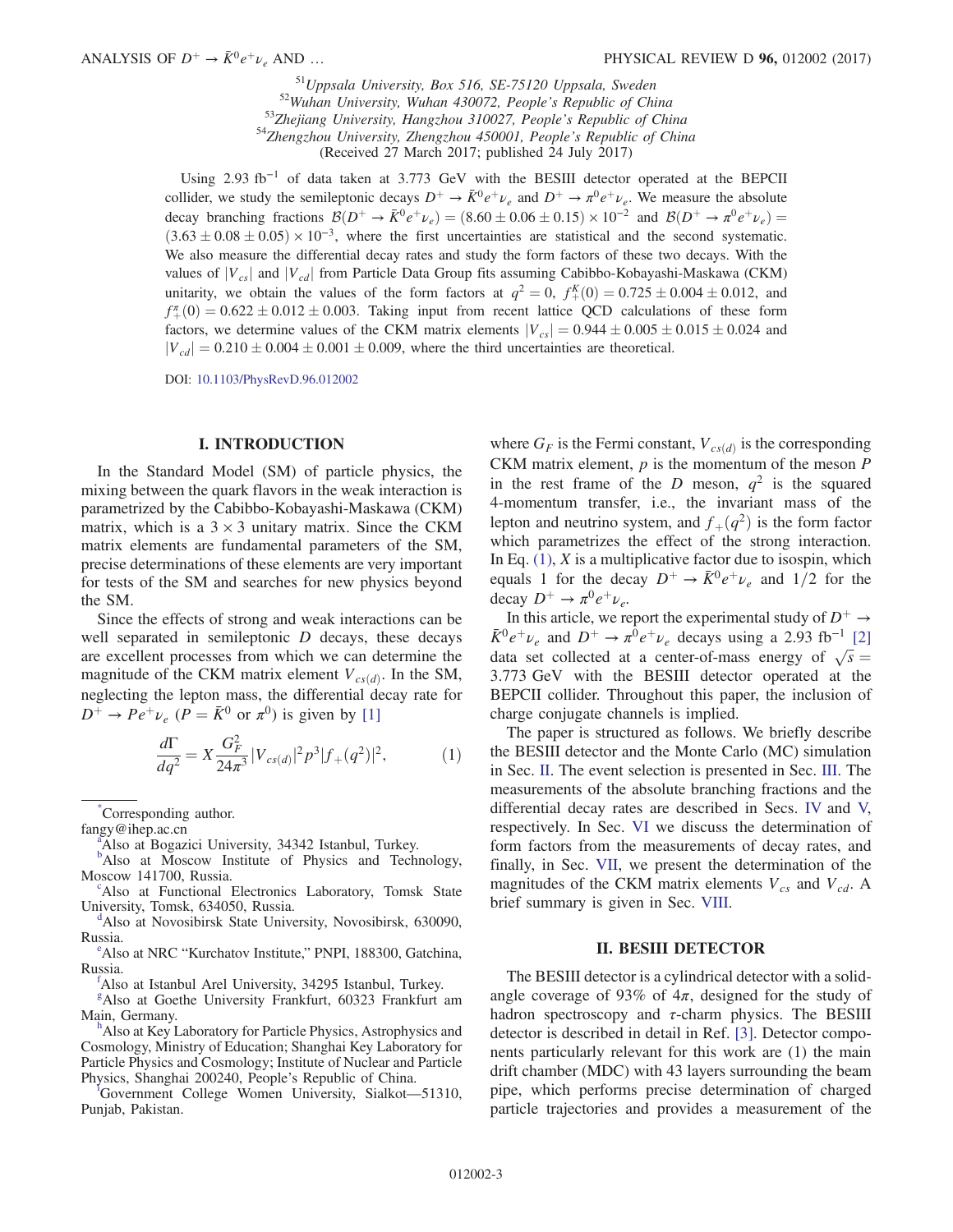<span id="page-3-1"></span>

| TABLE I. The $\Delta E$ requirements, the $M_{\rm BC}$ signal regions, the yields of the $D^-$ tags ( $N_{\rm tag}$ ) reconstructed in data, and |
|--------------------------------------------------------------------------------------------------------------------------------------------------|
| the reconstruction efficiency ( $\varepsilon_{\text{tag}}$ ) of $D^-$ tags. The uncertainties are statistical only.                              |

| Tag mode                                          | $\Delta E$ (MeV) | $M_{\rm BC}$ (GeeV/ $c^2$ ) | $N_{\text{tag}}$   | $\varepsilon_{\rm tag}$ (%) |
|---------------------------------------------------|------------------|-----------------------------|--------------------|-----------------------------|
| $D^{-} \to K^{+} \pi^{-} \pi^{-}$                 | $(-45, 45)$      | (1.8640, 1.8770)            | $806830 \pm 1070$  | $51.8 \pm 0.1$              |
| $D^- \rightarrow K_S^0 \pi^-$                     | $(-45, 45)$      | (1.8640, 1.8770)            | $102755 \pm 372$   | $56.2 \pm 0.2$              |
| $D^- \rightarrow K_S^0 K^-$                       | $(-45, 45)$      | (1.8650, 1.8770)            | $19566 \pm 185$    | $52.1 \pm 0.5$              |
| $D^{-} \to K^{+} K^{-} \pi^{-}$                   | $(-50, 50)$      | (1.8650, 1.8780)            | $68216 \pm 966$    | $41.2 \pm 0.3$              |
| $D^{-} \to K^{+} \pi^{-} \pi^{-} \pi^{0}$         | $(-78, 78)$      | (1.8620, 1.8790)            | $271571 \pm 2367$  | $27.3 \pm 0.1$              |
| $D^ \rightarrow \pi^+\pi^-\pi^-$                  | $(-45, 45)$      | (1.8640, 1.8770)            | $32150 \pm 371$    | $56.9 \pm 0.7$              |
| $D^{-} \to K_{S}^{0} \pi^{-} \pi^{0}$             | $(-75, 75)$      | (1.8640, 1.8790)            | $245303 \pm 1273$  | $31.3 \pm 0.1$              |
| $D^{-} \to K^{+} \pi^{-} \pi^{-} \pi^{-} \pi^{+}$ | $(-52, 52)$      | (1.8630, 1.8775)            | $30923 \pm 733$    | $22.1 \pm 0.2$              |
| $D^{-} \to K_{S}^{0} \pi^{-} \pi^{-} \pi^{+}$     | $(-50, 50)$      | (1.8640, 1.8770)            | $125740 \pm 1203$  | $33.0 \pm 0.2$              |
| Sum                                               |                  |                             | $1703054 \pm 3405$ |                             |

specific ionization energy loss  $\left(\frac{dE}{dx}\right)$ , (2) a time-of-flight system (TOF) made of plastic scintillator counters, which are located outside of the MDC and provide additional charged particle identification information, and (3) the electromagnetic calorimeter (EMC) consisting of 6240 CsI(Tl) crystals used to measure the energy of photons and to identify electrons.

A GEANT4-based [\[4\]](#page-14-3) MC simulation software [\[5\]](#page-14-4), which contains the detector geometry description and the detector response, is used to optimize the event selection criteria, study possible backgrounds, and determine the reconstruction efficiencies. The production of the  $\psi(3770)$ , initial state radiation production of  $\psi$ (3686) and  $J/\psi$ , as well as the continuum processes of  $e^+e^- \rightarrow \tau^+\tau^-$  and  $e^+e^- \rightarrow q\bar{q}$  (q = u, d, s) are simulated by the MC event generator KKMC [\[6\]](#page-14-5); the known decay modes are generated by EVTGEN [\[7\]](#page-14-6) with the branching fractions set to the world average values from the Particle Data Group (PDG) [\[8\]](#page-14-7), while the remaining unknown decay modes are modeled by LUNDCHARM [\[9\]](#page-14-8). We also generate signal MC events consisting of  $\psi(3770) \rightarrow D^+D^-$  events in which the D<sup>-</sup> meson decays to all possible final states, and the  $D^+$  meson decays to a hadronic or a semileptonic decay final state being investigated. In the generation of signal MC events, the semileptonic decays  $D^+ \to \bar{K}^0 e^+ \nu_e$  and  $D^+ \to \pi^0 e^+ \nu_e$ are modeled by the modified pole parametrization (see Sec. [VI A\)](#page-10-1).

#### III. EVENT RECONSTRUCTION

<span id="page-3-0"></span>The center-of-mass energy of 3.773 GeV corresponds to the peak of the  $\psi(3770)$  resonance, which decays predominantly into  $D\bar{D}$  ( $D^0\bar{D}^0$  or  $D^+D^-$ ) meson pairs. In events where a  $D^-$  meson is fully reconstructed, the remaining particles must all be decay products of the accompanying  $D^+$  meson. In the following, the reconstructed meson is called "tagged D<sup>−</sup>" or "D<sup>−</sup> tag." In a tagged D<sup>-</sup> data sample, the recoiling D<sup>+</sup> decays to  $\bar{K}^0 e^+ \nu_e$ or  $\pi^0 e^+ \nu_e$  can be cleanly isolated and used to measure the branching fraction and differential decay rates.

#### A. Selection of D<sup>−</sup> tags

<span id="page-3-2"></span>We reconstruct  $D^-$  tags in the following nine hadronic modes:  $D^-$  →  $K^+\pi^-\pi^-$ ,  $D^-$  →  $K_S^0\pi^-$ ,  $D^-$  →  $K_S^0K^-$ ,  $D^-$  →  $K^+K^-\pi^-$ ,  $D^- \to K^+\pi^-\pi^-\pi^0$ ,  $D^- \to \pi^+\pi^-\pi^-,$ <sup>1</sup>  $D^- \to$  $K_S^0 \pi^- \pi^0$ ,  $D^- \to K^+ \pi^- \pi^- \pi^- \pi^+$ , and  $D^- \to K_S^0 \pi^- \pi^- \pi^+$ . The selection criteria of  $D^-$  tags used here are the same as those described in Ref. [\[10\].](#page-14-9) Tagged  $D^-$  mesons are identified by their beam-energy-constrained mass  $M_{\text{BC}} \equiv \sqrt{E_{\text{beam}}^2/c^4 - |\vec{p}_{\text{tag}}|^2/c^2}$ , where  $E_{\text{beam}}$  is the beam energy, and  $\vec{p}_{\text{tag}}$  is the measured 3-momentum of the tag candidate.<sup>2</sup> We also use the variable  $\Delta E = E_{\text{tag}} - E_{\text{beam}}$ , where  $E_{\text{tag}}$  is the measured energy of the tag candidate, to select the  $D^-$  tags. Each tag candidate is subjected to a tag mode-dependent  $\Delta E$  requirement as shown in Table [I.](#page-3-1) If there are multiple candidates per tag mode for an event, the one with the smallest value of  $|\Delta E|$  is retained.

The  $M<sub>BC</sub>$  distributions for the nine D<sup>−</sup> tag modes are shown in Fig. [1](#page-4-0). A binned extended maximum likelihood fit is used to determine the number of tagged D<sup>−</sup> events for each of the nine modes. We use the MC simulated signal shape convolved with a double-Gaussian resolution function to represent the beam-energy-constrained mass signal for the D<sup>−</sup> daughter particles, and an ARGUS function [\[11\]](#page-14-10) multiplied by a third-order polynomial [\[12,13\]](#page-14-11) to describe the background shape for the  $M<sub>BC</sub>$  distributions. In the fits all parameters of the double-Gaussian function, the ARGUS function, and the polynomial function are left free. The solid lines in Fig. [1](#page-4-0) show the best fits, while the dashed lines show the fitted background shapes. The numbers of the  $D^-$  tags ( $N_{\text{tag}}$ ) within the  $M_{\text{BC}}$  signal regions given by the two vertical lines in Fig. [1](#page-4-0) are summarized in Table [I](#page-3-1). In total, we find  $1703054 \pm 0.0056$ 3405 single D<sup>−</sup> tags reconstructed in data. The

<sup>&</sup>lt;sup>1</sup>We veto the  $K_S^0 \pi^-$  candidates when a  $\pi^+ \pi^-$  invariant mass falls within the  $K_S^0$  mass window.

 $2$ In this analysis, all 4-momentum vectors measured in the laboratory frame are boosted to the  $e^+e^-$  center-of-mass frame.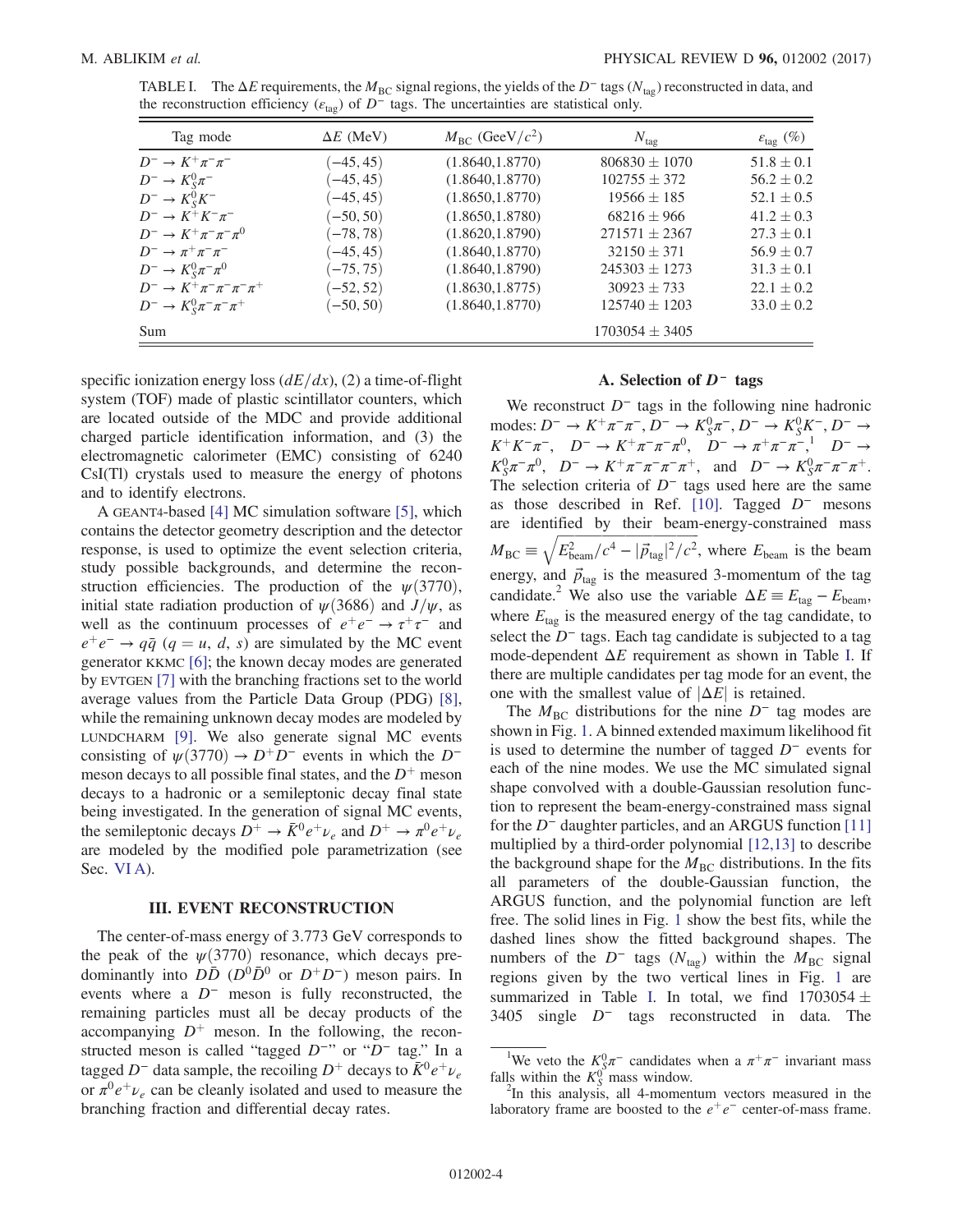<span id="page-4-0"></span>

FIG. 1. Fits (solid lines) to the  $M_{BC}$  distributions (points with error bars) in data for nine D<sup>−</sup> tag modes. The two vertical lines show the tagged  $D^-$  mass regions.

reconstruction efficiencies of the single  $D^-$  tags,  $\epsilon_{\text{tag}}$ , as determined with the MC simulation, are shown in Table [I](#page-3-1).

#### B. Reconstruction of semileptonic decays

<span id="page-4-1"></span>Candidates for semileptonic decays are selected from the remaining tracks in the system recoiling against the  $D^$ tags. The  $dE/dx$ , TOF, and EMC measurements (deposited energy and shape of the electromagnetic shower) are combined to form confidence levels for the  $e$  hypothesis  $CL_e$ , the  $\pi$  hypothesis  $CL_{\pi}$ , and the K hypothesis  $CL_K$ ). Positron candidates are required to have  $CL_e$ greater than 0.1% and to satisfy  $CL_e/(CL_e + CL_\pi +$  $CL_K$  > 0.8. In addition, we include the 4-momenta of nearby photons within 5° of the direction of the positron momentum to partially account for final-state-radiation energy losses (FSR recovery). The neutral kaon candidates are built from pairs of oppositely charged tracks that are assumed to be pions. For each pair of charged tracks, a vertex fit is performed and the resulting track parameters are used to calculate the invariant mass,  $M(\pi^+\pi^-)$ . If  $M(\pi^+\pi^-)$  is in the range (0.484, 0.512) GeeV/c<sup>2</sup>, the  $\pi^+\pi^-$  pair is treated as a  $K^0_S$  candidate and is used for further analysis. The neutral pion candidates are reconstructed via the  $\pi^0 \rightarrow \gamma \gamma$  decays. For the photon selection, we require the energy of the shower deposited in the barrel (end-cap) EMC greater than 25 (50) MeV and the shower time be within 700 ns of the event start time. In addition, the angle between the photon and the nearest charged track is required to be greater than 10°. We accept the pair of photons as a  $\pi^0$  candidate if the invariant mass of the two photons  $M(\gamma\gamma)$  is in the range (0.110, 0.150) GeV/ $c^2$ . A 1-constraint (1-C) kinematic fit is then performed to constrain  $M(\gamma\gamma)$  to the  $\pi^0$  nominal mass, and the resulting 4-momentum of the candidate  $\pi^0$  is used for further analysis.

We reconstruct the  $D^+ \rightarrow \bar{K}^0 e^+ \nu_e$  decay by requiring exactly three additional charged tracks in the rest of the event. One track with charge opposite to that of the  $D^-$  tag is identified as a positron using the criteria mentioned above, while the other two oppositely charged tracks form a  $K_S^0$  candidate. For the selection of the  $D^+ \to \pi^0 e^+ \nu_e$  decay, we require that there is only one additional charged track consistent with the positron identification criteria and at least two photons that are used to form a  $\pi^0$  candidate in the rest of the event. If there are multiple  $\pi^0$  candidates, the one with the minimum  $\chi^2$  from the 1-C kinematic fit is retained. In order to additionally suppress background due to wrongly reconstructed or background photons, the semileptonic candidate is further required to have the maximum energy of any of the unused photons,  $E_{\gamma,\text{max}}$ , less than 300 MeV.

Since the neutrino is undetected, the kinematic variable  $U_{\text{miss}} \equiv E_{\text{miss}} - c|\vec{p}_{\text{miss}}|$  is used to obtain the information about the missing neutrino, where  $E_{\text{miss}}$  and  $\vec{p}_{\text{miss}}$  are, respectively, the total missing energy and momentum in the event. The missing energy is computed from  $E_{\text{miss}} = E_{\text{beam}} - E_P - E_{e^+}$ , where  $E_P$  and  $E_{e^+}$  are the measured energies of the pseudoscalar meson and the positron, respectively. The missing momentum  $\vec{p}_{\text{miss}}$  is given by  $\vec{p}_{\text{miss}} = \vec{p}_{D^+} - \vec{p}_P - \vec{p}_{e^+}$ , where  $\vec{p}_{D^+}$ ,  $\vec{p}_P$ , and  $\vec{p}_{e^+}$  are the 3-momenta of the  $D^+$  meson, the pseudoscalar meson, and the positron, respectively. The 3-momentum of the  $D^+$  meson is taken as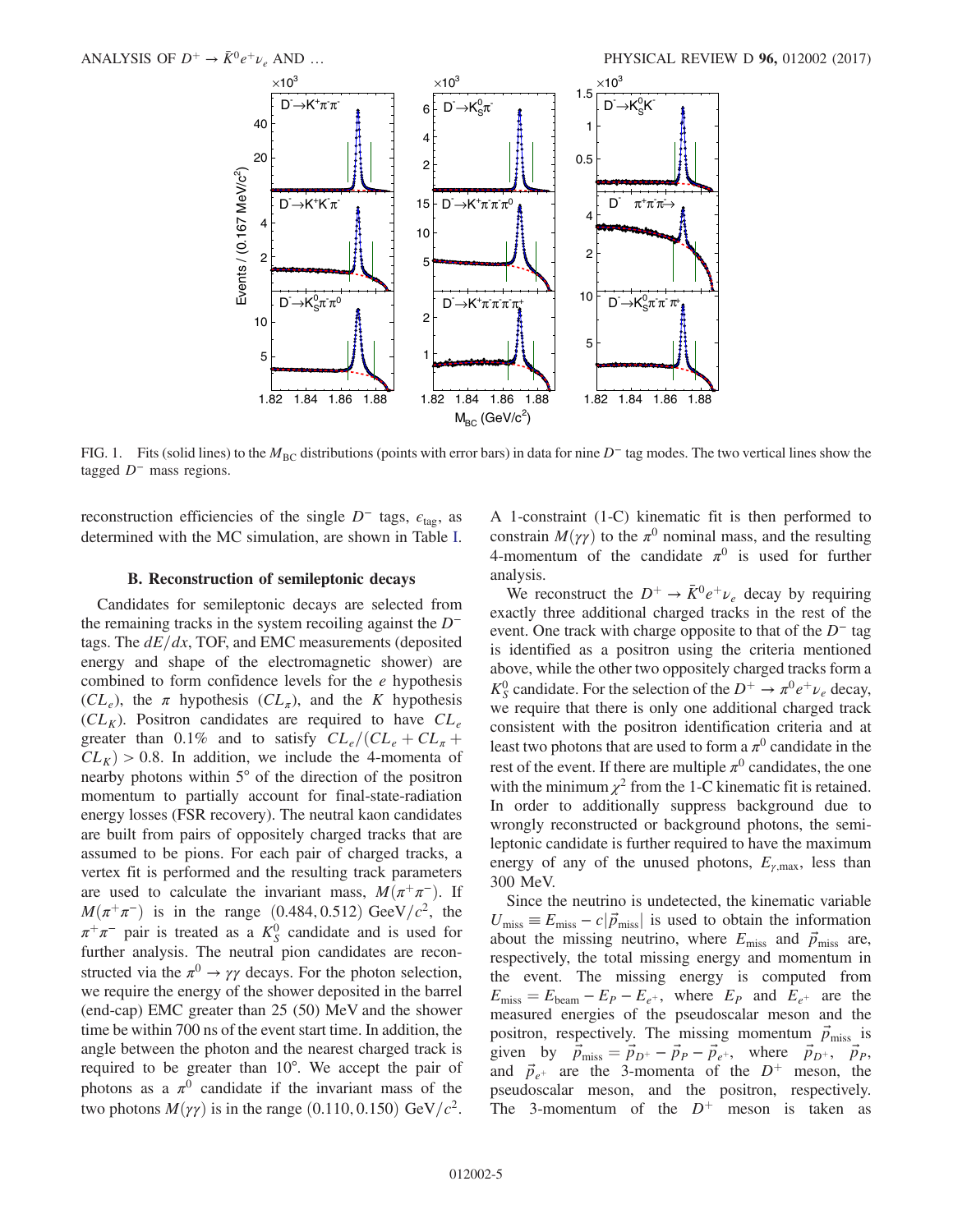<span id="page-5-1"></span>

FIG. 2. Distributions of  $U_{\text{miss}}$  for the selected (a)  $D^+ \rightarrow$  $\bar{K}^0 e^+ \nu_e$  and (b)  $D^+ \rightarrow \pi^0 e^+ \nu_e$  candidates (points with error bars) with fit projections overlaid (solid lines). The dashed curves show the background determined by the fit.

 $\vec{p}_{D^+} = -\hat{p}_{\text{tag}}\sqrt{(E_{\text{beam}}/c)^2 - (m_{D^+}c)^2}$ , where  $\hat{p}_{\text{tag}}$  is the direction of the momentum of the single  $D^-$  tag, and  $m_{D^+}$  is the  $D^+$  mass. If the daughter particles from a semileptonic decay are correctly identified,  $U_{\text{miss}}$  is near zero, since only one neutrino is missing.

Figure [2](#page-5-1) shows the  $U_{\text{miss}}$  distributions for the semileptonic candidates, where the potential backgrounds arise from the  $D\bar{D}$  processes other than signal,  $\psi(3770) \rightarrow$  non-DD<sup>†</sup> decays,  $e^+e^- \rightarrow \tau^+\tau^-$ , continuum light hadron production, and initial state radiation return to  $J/\psi$  and  $\psi$  (3686). The background for  $D^+ \to \bar{K}^0 e^+ \nu_e$  is dominated by  $D^+ \to \bar{K}^*(892)^0 e^+ \nu_e$  and  $D^+ \to \bar{K}^0 \mu^+ \nu_\mu$ . For  $D^+ \rightarrow \pi^0 e^+ \nu_e$ , the background is mainly from  $D^+ \rightarrow$  $K_L^0 e^+ \nu_e$  and  $D^+ \to K_S^0 (\pi^0 \pi^0) e^+ \nu_e$ .

Following the same procedure described in Ref. [\[13\],](#page-14-12) we perform a binned extended maximum likelihood fit to the  $U_{\text{miss}}$  distribution for each channel to separate the signal from the background component. The signal shape is

<span id="page-5-2"></span>

FIG. 3. Momentum distributions of selected events (with  $|U_{\text{miss}}|$  < 60 MeV) for (a)  $\bar{K}^0$ , (b)  $e^+$  from  $D^+ \rightarrow \bar{K}^0 e^+ \nu_e$ , (c)  $\pi^0$ , and (d)  $e^+$  from  $D^+ \to \pi^0 e^+ \nu_e$ . The points with error bars represent data, the (blue) open histograms are MC simulated signal plus background, the shaded histograms are MC simulated background only.

constructed from a convolution of a MC determined distribution and a Gaussian function that accounts for the difference of the  $U_{\text{miss}}$  resolutions between data and MC simulation. The background shape is formed from MC simulation. From the fits shown as the overlaid curves in Fig. [2](#page-5-1), we obtain the yields of the observed signal events to be  $N_{obs}(D^+ \rightarrow \bar{K}^0 e^+ \nu_e) = 26008 \pm 168$ and  $N_{obs}(D^+ \rightarrow \pi^0 e^+ \nu_e) = 3402 \pm 70$ , respectively.

To check the quality of the MC simulation, we examine the distributions of the reconstructed kinematic variables. Figure [3](#page-5-2) shows the comparisons of the momentum distributions of data and MC simulation.

#### <span id="page-5-0"></span>IV. BRANCHING FRACTION MEASUREMENTS

#### A. Determinations of branching fractions

<span id="page-5-3"></span>The branching fraction of the semileptonic decay  $D^+ \rightarrow Pe^+\nu_e$  is obtained from

$$
\mathcal{B}(D^+ \to Pe^+\nu_e) = \frac{N_{\text{obs}}(D^+ \to Pe^+\nu_e)}{N_{\text{tag}}\varepsilon(D^+ \to Pe^+\nu_e)},\tag{2}
$$

where  $N_{\text{tag}}$  is the number of  $D^-$  tags (see Sec. [III A](#page-3-2)),  $N_{\text{obs}}(D^+ \rightarrow Pe^+\nu_e)$  is the number of observed  $D^+ \rightarrow$  $Pe^+\nu_e$  decays within the D<sup>−</sup> tags (see Sec. [III B\)](#page-4-1), and  $\varepsilon(D^+ \to Pe^+\nu_e)$  is the reconstruction efficiency. Here the  $D^+ \to \bar{K}^0 e^+ \nu_e$  efficiency includes the  $K^0_S$  fraction of the  $\bar{K}^0$ and  $K_S^0 \to \pi^+ \pi^-$  branching fraction; the  $D^+ \to \pi^0 e^+ \nu_e$ efficiency includes the  $\pi^0 \rightarrow \gamma \gamma$  branching fraction [\[8\]](#page-14-7).

Due to the difference in the multiplicity, the reconstruction efficiency varies slightly with the tag mode. For each tag mode  $i$ , the reconstruction efficiency is given by  $\varepsilon^i = \varepsilon_{\text{tag,SL}}^i / \varepsilon_{\text{tag}}^i$ , where the efficiency for simultaneously finding the  $D^+ \rightarrow Pe^+\nu_e$  semileptonic decay and the D<sup>−</sup> meson tagged with mode *i*,  $\epsilon_{\text{tag,SL}}^i$  is determined using the signal MC sample, and  $\varepsilon_{\text{tag}}^i$  is the corresponding tag efficiency shown in Table [I.](#page-3-1) These efficiencies are listed in Table [II.](#page-6-0) The reconstruction efficiency for each tag mode is then weighted according to the corresponding tag yield in data to obtain the average reconstruction efficiency,  $\bar{\varepsilon} = \sum_i (N_{\text{tag}}^i \varepsilon^i) / N_{\text{tag}}$ , as listed in the last row in Table [II](#page-6-0).

Using the control samples selected from Bhabha scattering and  $D\bar{D}$  events, we find that there are small discrepancies between data and MC simulation in the positron tracking efficiency, positron identification efficiency, and  $K_S^0$  and  $\pi^0$  reconstruction efficiencies. We correct for these differences by multiplying the raw efficiencies  $\varepsilon(D^+ \rightarrow$  $\bar{K}^0 e^+ \nu_e$ ) and  $\varepsilon(D^+ \to \pi^0 e^+ \nu_e)$  determined in MC simulation by factors of 0.9957 and 0.9910, respectively. The corrected efficiencies are found to be  $\epsilon'(D^+ \to \bar{K}^0 e^+ \nu_e)$  $(17.75 \pm 0.03)\%$  and  $\epsilon'(D^+ \rightarrow \pi^0 e^+ \nu_e) = (55.02 \pm 0.10)\%$ , where the uncertainties are only statistical.

Inserting the corresponding numbers into Eq. [\(2\)](#page-5-3) yields the absolute decay branching fractions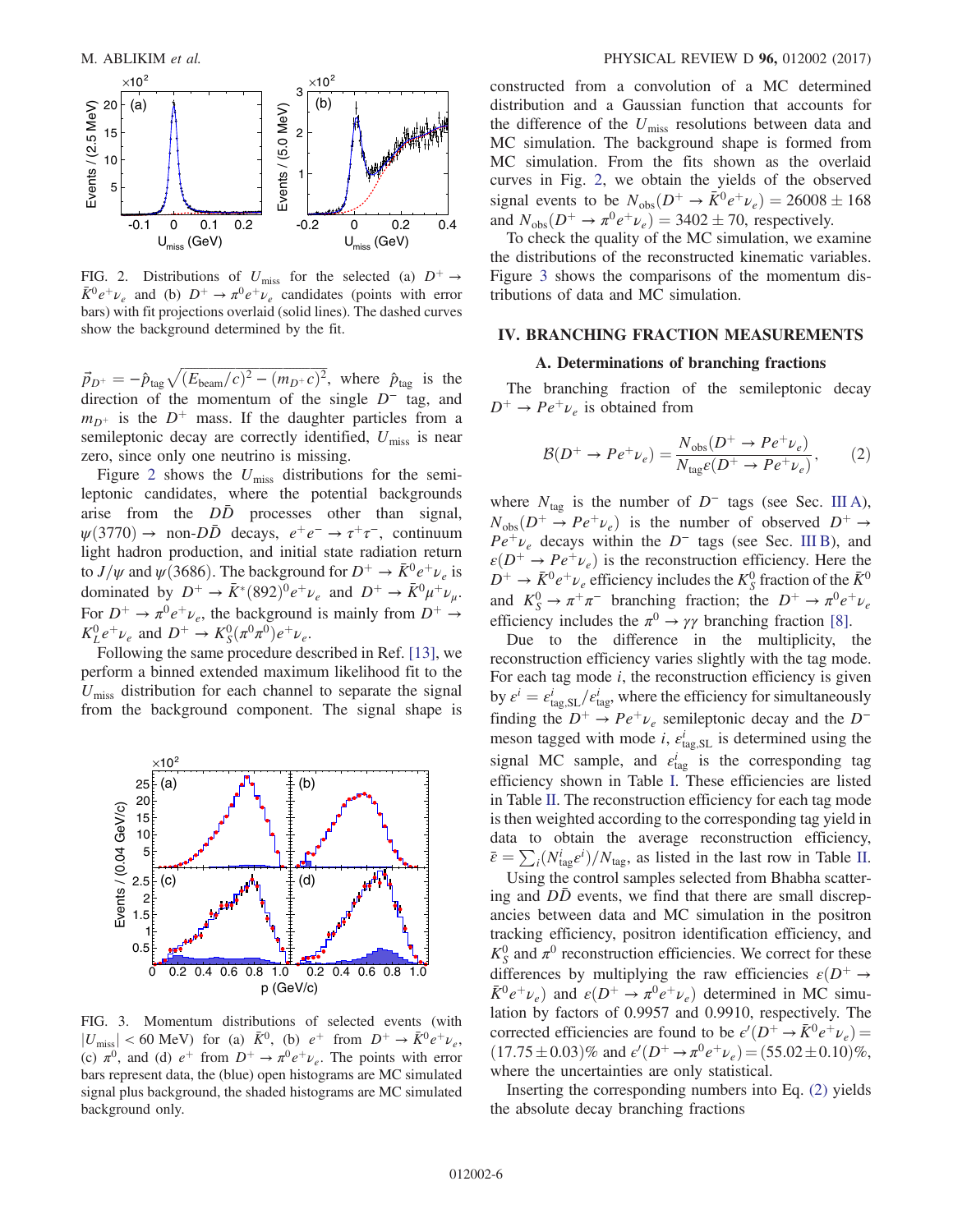<span id="page-6-0"></span>TABLE II. The reconstruction efficiencies for  $D^+ \to \bar{K}^0 e^+ \nu_e$  and  $D^+ \to \pi^0 e^+ \nu_e$  determined from MC simulation. The efficiencies include the branching fractions for  $\bar{K}^0$  and  $\pi^0$ . The uncertainties are statistical only.

| Tag mode                                          | $\varepsilon_{\rm tag, SL}(D^+ \to \bar{K}^0 e^+ \nu_e)$ (%) | $\varepsilon(D^+ \to \bar{K}^0 e^+ \nu_e)$ (%) | $\varepsilon_{\text{tag,SL}}(D^+ \to \pi^0 e^+ \nu_e)$ (%) | $\varepsilon(D^+ \to \pi^0 e^+ \nu_e)$ (%) |
|---------------------------------------------------|--------------------------------------------------------------|------------------------------------------------|------------------------------------------------------------|--------------------------------------------|
| $D^{-} \to K^{+} \pi^{-} \pi^{-}$                 | $9.21 \pm 0.02$                                              | $17.77 \pm 0.04$                               | $28.44 \pm 0.06$                                           | $54.88 \pm 0.13$                           |
| $D^- \rightarrow K_S^0 \pi^-$                     | $10.14 \pm 0.05$                                             | $18.05 \pm 0.11$                               | $31.15 \pm 0.15$                                           | $55.43 \pm 0.34$                           |
| $D^- \rightarrow K_S^0 K^-$                       | $9.30 \pm 0.08$                                              | $17.84 \pm 0.22$                               | $28.68 \pm 0.23$                                           | $55.02 \pm 0.67$                           |
| $D^{-} \to K^{+} K^{-} \pi^{-}$                   | $7.39 \pm 0.06$                                              | $17.92 \pm 0.18$                               | $22.53 \pm 0.16$                                           | $54.66 \pm 0.53$                           |
| $D^{-} \to K^{+} \pi^{-} \pi^{-} \pi^{0}$         | $4.98 \pm 0.02$                                              | $18.25 \pm 0.09$                               | $15.49 \pm 0.06$                                           | $56.72 \pm 0.29$                           |
| $D^{-} \to \pi^{+} \pi^{-} \pi^{-}$               | $10.44 \pm 0.11$                                             | $18.34 \pm 0.30$                               | $32.93 \pm 0.33$                                           | $57.82 \pm 0.94$                           |
| $D^{-} \to K_{S}^{0} \pi^{-} \pi^{0}$             | $5.67 \pm 0.01$                                              | $18.11 \pm 0.08$                               | $17.83 \pm 0.04$                                           | $56.92 \pm 0.25$                           |
| $D^{-} \to K^{+} \pi^{-} \pi^{-} \pi^{-} \pi^{+}$ | $3.50 \pm 0.04$                                              | $15.88 \pm 0.25$                               | $11.74 \pm 0.14$                                           | $53.20 \pm 0.81$                           |
| $D^{-} \to K_{S}^{0} \pi^{-} \pi^{-} \pi^{+}$     | $5.55 \pm 0.02$                                              | $16.84 \pm 0.14$                               | $18.12 \pm 0.06$                                           | $54.97 \pm 0.45$                           |
| Average                                           |                                                              | $17.83 \pm 0.03$                               |                                                            | $55.52 \pm 0.10$                           |

$$
\mathcal{B}(D^+ \to \bar{K}^0 e^+ \nu_e) = (8.60 \pm 0.06 \pm 0.15) \times 10^{-2} \tag{3}
$$

and

$$
\mathcal{B}(D^+ \to \pi^0 e^+ \nu_e) = (3.63 \pm 0.08 \pm 0.05) \times 10^{-3},\qquad (4)
$$

where the first uncertainties are statistical and the second systematic.

#### B. Systematic uncertainties

The systematic uncertainties in the measured branching fractions of  $D^+ \to \bar{K}^0 e^+ \nu_e$  and  $D^+ \to \pi^0 e^+ \nu_e$  decays include the following contributions.

Number of D<sup>−</sup> tags. The systematic uncertainty of the number of  $D^-$  tags is 0.5% [\[10\].](#page-14-9)

 $e^+$  tracking efficiency. Using the positron samples selected from radiative Bhabha scattering events, the  $e^+$ tracking efficiencies are measured in data and MC simulation. Considering both the polar angle and momentum distributions of the positrons in the semileptonic decays, a correction factor of  $1.0021 \pm 0.0019$   $(1.0011 \pm 0.0015)$  is determined for the  $e^+$  tracking efficiency in the branching fraction measurement of  $D^+ \to \bar{K}^0 e^+ \nu_e (D^+ \to \pi^0 e^+ \nu_e)$ decay. This correction is applied and an uncertainty of 0.19% (0.15%) is used as the corresponding systematic uncertainty.

 $e^+$  identification efficiency. Using the positron samples selected from radiative Bhabha scattering events, we measure the  $e^+$  identification efficiencies in data and MC simulation. Taking both the polar angle and momentum distributions of the positrons in the semileptonic decays into account, a correction factor of  $0.9993 \pm$ 0.0016 (0.9984  $\pm$  0.0014) is determined for the  $e^+$  identification efficiency in the measurement of  $\mathcal{B}(D^+ \rightarrow$  $\bar{K}^0 e^+ \nu_e$ )  $[\mathcal{B}(D^+ \to \pi^0 e^+ \nu_e)]$ . This correction is applied, and an amount of 0.16% (0.14%) is assigned as the corresponding systematic uncertainty.

 $K_S^0$  and  $\pi^0$  reconstruction efficiency. The momentumdependent efficiencies for  $K_S^0(\pi^0)$  reconstruction in data and in MC simulation are measured with  $D\bar{D}$  events. Weighting these efficiencies according to the  $K_S^0(\pi^0)$  momentum distribution in the semileptonic decay leads to a difference of  $(-0.57 \pm 1.62)$ % [ $(-0.85 \pm 1.00)$ %] between the  $K_S^0$  ( $\pi^0$ ) reconstruction efficiencies in data and MC simulation. Since we correct for the systematic shift, the uncertainty of the correction factor 1.62% (1.00%) is taken as the corresponding systematic uncertainty in the measured branching fraction of  $D^+ \to \bar{K}^0 e^+ \nu_e (D^+ \to \pi^0 e^+ \nu_e)$ .

*Requirement on*  $E_{\gamma, \text{max}}$ . By comparing doubly tagged  $DD$  hadronic decay events in the data and MC simulation, the systematic uncertainty due to this source is estimated to be 0.1%.

Fit to the  $U_{\text{miss}}$  distribution. To estimate the uncertainties due to the fits to the  $U_{\text{miss}}$  distributions, we refit the  $U_{\text{miss}}$ distributions by varying the bin size and the tail parameters (which are used to describe the signal shapes and are determined from MC simulation) to obtain the number of signal events from  $D^+$  semileptonic decays. We then combine the changes in the yields in quadrature to obtain the systematic uncertainty (0.12% for  $D^+ \rightarrow \bar{K}^0 e^+ \nu_e$ , 0.52% for  $D^+ \rightarrow \pi^0 e^+ \nu_e$ ). Since the background function is formed from many background modes with fixed relative normalizations, we also vary the relative contributions of several of the largest background modes based on the uncertainties in their branching fractions (0.12% for  $D^+ \rightarrow \bar{K}^0 e^+ \nu_e$ , 0.01% for  $D^+ \rightarrow \pi^0 e^+ \nu_e$ ). In addition, we convolute the background shapes formed from MC simulation with the same Gaussian function in the fits  $(0.02\% \text{ for } D^+ \to \bar{K}^0 e^+ \nu_e, 0.30\% \text{ for } D^+ \to \pi^0 e^+ \nu_e).$ Finally we assign the relative uncertainties to be 0.2% and 0.6% for  $D^+ \rightarrow \bar{K}^0 e^+ \nu_e$  and  $D^+ \rightarrow \pi^0 e^+ \nu_e$ , respectively.

Form factor. In order to estimate the systematic uncertainty associated with the form factor used to generate signal events in the MC simulation, we reweight the signal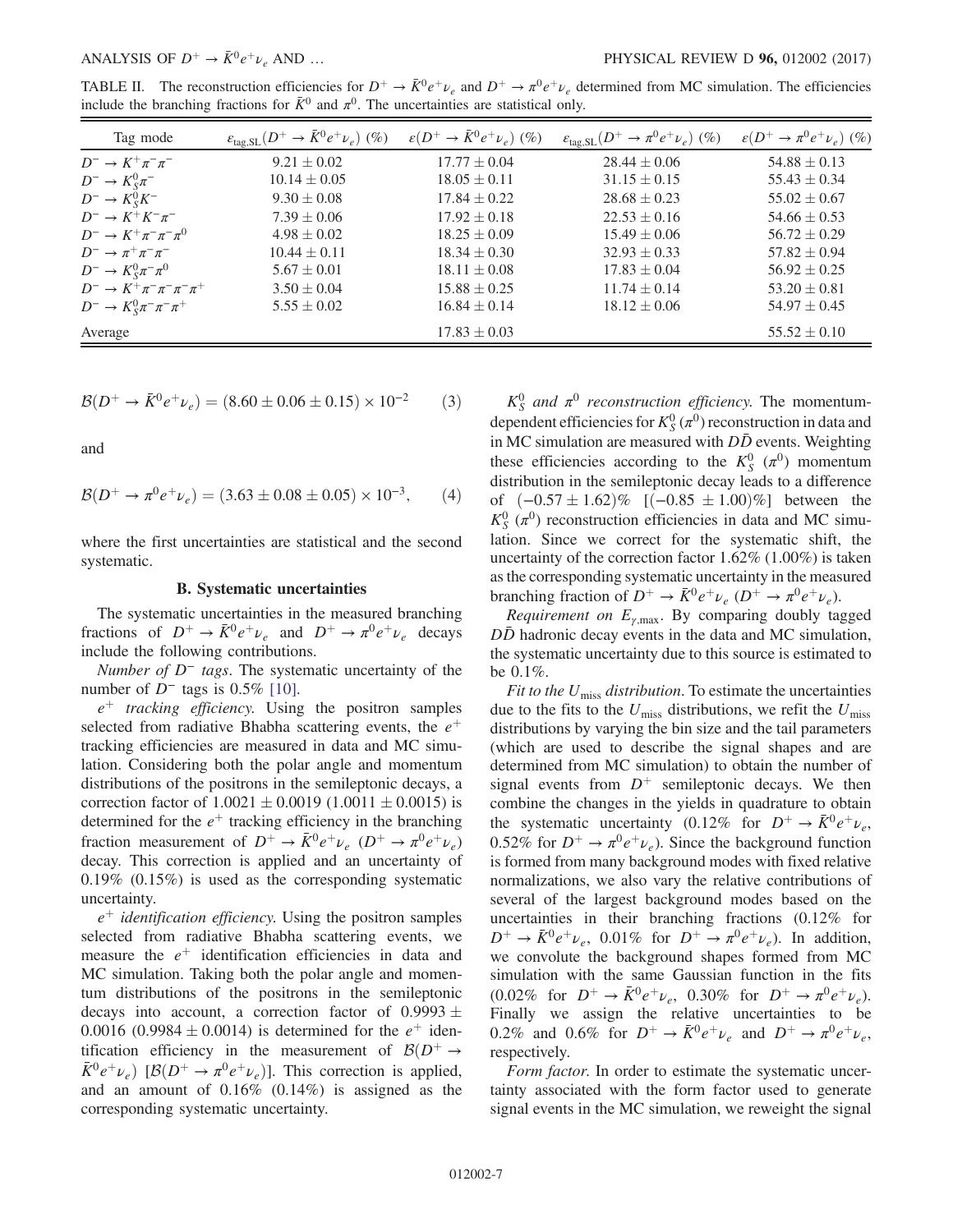<span id="page-7-0"></span>TABLE III. Summary of the systematic uncertainties considered in the measurements of the branching fractions of  $D^+ \rightarrow \bar{K}^0 e^+ \nu_e$  and  $D^+ \rightarrow \pi^0 e^+ \nu_e$  decays.

|                                         | Systematic uncertainty $(\%)$                               |      |  |  |  |
|-----------------------------------------|-------------------------------------------------------------|------|--|--|--|
| Source                                  | $D^+ \to \bar{K}^0 e^+ \nu_e \quad D^+ \to \pi^0 e^+ \nu_e$ |      |  |  |  |
| Number of $D^-$ tags                    | 0.5                                                         | 0.5  |  |  |  |
| Tracking for $e^+$                      | 0.19                                                        | 0.15 |  |  |  |
| Particle identification for $e^+$       | 0.16                                                        | 0.14 |  |  |  |
| $K_{\rm S}^0$ reconstruction            | 1.62                                                        | .    |  |  |  |
| $\pi^0$ reconstruction                  | .                                                           | 1.00 |  |  |  |
| Requirement on $E_{\gamma, \text{max}}$ | 0.1                                                         | 0.1  |  |  |  |
| Fit to $U_{\rm miss}$ distribution      | 0.2                                                         | 0.6  |  |  |  |
| Form factor                             | 0.2                                                         | 0.2  |  |  |  |
| FSR recovery                            | 0.1                                                         | 0.5  |  |  |  |
| MC statistics                           | 0.2                                                         | 0.2  |  |  |  |
| $K_S^0/\pi^0$ branching fraction        | 0.07                                                        | 0.03 |  |  |  |
| Total                                   | 1.76                                                        | 1.41 |  |  |  |

MC events so that the  $q^2$  spectra agree with the measured spectra. We then remeasure the branching fraction (partial decay rates in different  $q^2$  bins) with the newly weighted efficiency (efficiency matrix). The maximum relative change of the branching fraction (partial decay rates in different  $q^2$  bins) is 0.2% and is assigned as the systematic uncertainty.

FSR recovery. The differences between the results with FSR recovery and the ones without FSR recovery are assigned as the systematic uncertainties due to FSR recovery. We find the differences are 0.1% and 0.5% for  $D^+ \rightarrow \bar{K}^0 e^+ \nu_e$  and  $D^+ \rightarrow \pi^0 e^+ \nu_e$ , respectively.

MC statistics. The uncertainties in the measured branching fractions due to the MC statistics are the statistical fluctuation of the MC samples, which are 0.2% for both of  $D^+ \rightarrow \bar{K}^0 e^+ \nu_e$  and  $D^+ \rightarrow \pi^0 e^+ \nu_e$  semileptonic decays.

<span id="page-7-1"></span>

 $K_S^0$  and  $\pi^0$  decay branching fractions. We include an uncertainty of 0.07% (0.03%) on the branching fraction measurement of  $D^+ \to \bar{K}^0 e^+ \nu_e (D^+ \to \pi^0 e^+ \nu_e)$  to account for the uncertainty of the branching fraction of  $K^0_S \to \pi^+\pi^ (\pi^0 \rightarrow \gamma \gamma)$  decay [\[8\]](#page-14-7).

Table [III](#page-7-0) summarizes the systematic uncertainties in the measurement of the branching fractions. Adding all systematic uncertainties in quadrature yields the total systematic uncertainties of 1.76% and 1.41% for  $D^+ \rightarrow \bar{K}^0 e^+ \nu_e$ and  $D^+ \rightarrow \pi^0 e^+ \nu_e$ , respectively.

# C. Comparison

The comparisons of our measured branching fractions for  $D^+ \to \bar{K}^0 e^+ \nu_e$  and  $D^+ \to \pi^0 e^+ \nu_e$  decays with those previously measured at the BES-II [\[14\],](#page-14-13) CLEO [\[15\],](#page-14-14) and BESIII [\[16,17\]](#page-14-15) experiments as well as the PDG values [\[8\]](#page-14-7) are shown in Fig. [4](#page-7-1). Our measured branching fractions are in agreement with the other experimental measurements, but are more precise. For  $D^+ \to \pi^0 e^+ \nu_e$ , our result is lower than the only other existing measurement by CLEO [\[15\]](#page-14-14) by  $2.0\sigma$ .

Using our previous measurements of  $\mathcal{B}(D^0 \to K^-e^+\nu_e)$ and  $\mathcal{B}(D^0 \to \pi^- e^+ \nu_e)$  [\[13\]](#page-14-12), the results obtained in this analysis, and the lifetimes of  $D^0$  and  $D^+$  mesons [\[8\],](#page-14-7) we obtain the ratios

$$
I_K \equiv \frac{\Gamma(D^0 \to K^- e^+ \nu_e)}{\Gamma(D^+ \to \bar{K}^0 e^+ \nu_e)} = 1.03 \pm 0.01 \pm 0.02 \quad (5)
$$

and

$$
I_{\pi} \equiv \frac{\Gamma(D^0 \to \pi^- e^+ \nu_e)}{2\Gamma(D^+ \to \pi^0 e^+ \nu_e)} = 1.03 \pm 0.03 \pm 0.02,\quad (6)
$$

which are consistent with isospin symmetry.

FIG. 4. Comparison of the branching fraction measurements for  $D^+ \to \bar{K}^0 e^+ \nu_e$  (left) and  $D^+ \to \pi^0 e^+ \nu_e$  (right). The green bands correspond to the  $1\sigma$  limits of the world averages.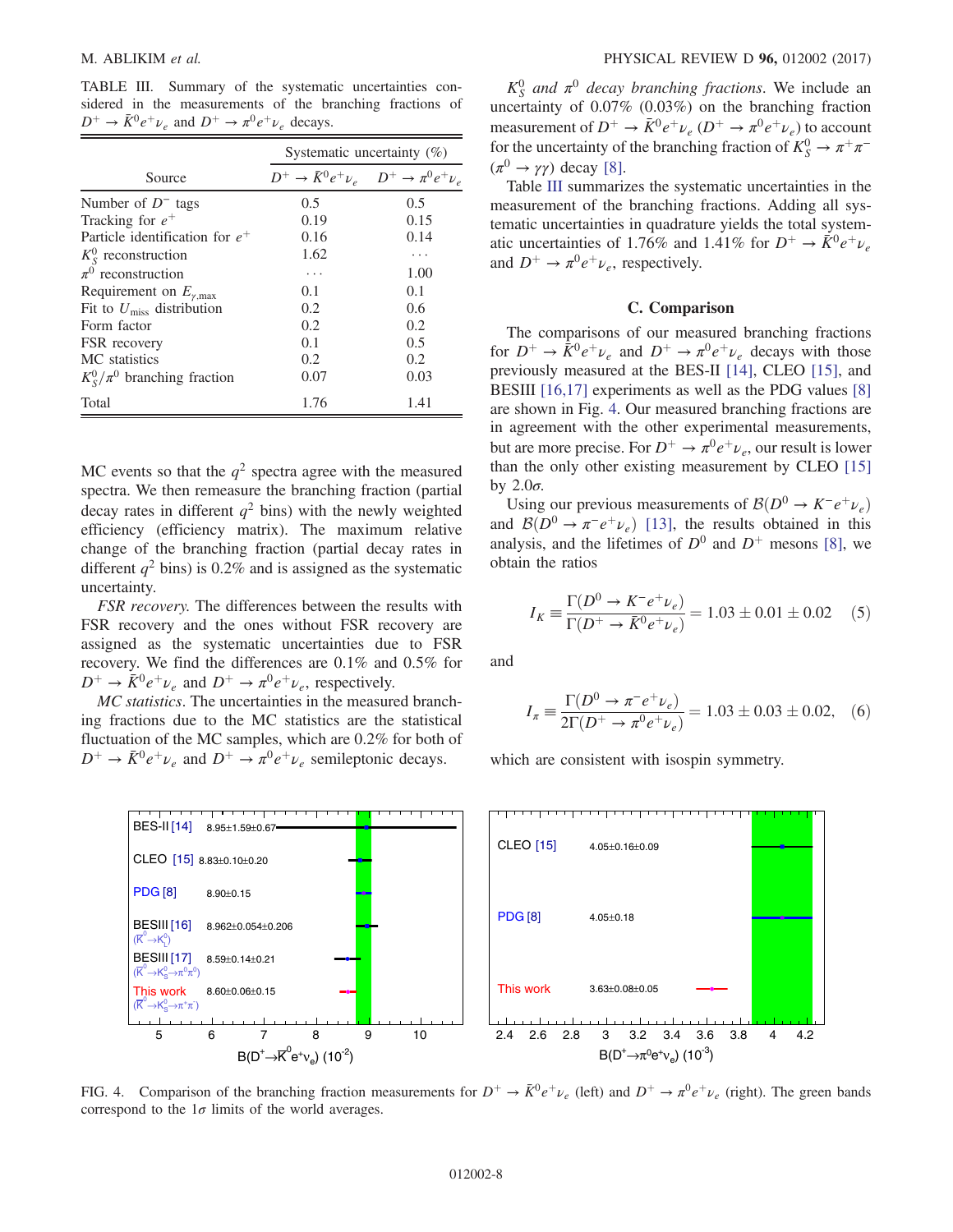<span id="page-8-1"></span>TABLE IV. Summary of the range of each  $q^2$  bin; the number of the observed signal events for  $D^+ \to \bar{K}^0 e^+ \nu_e$  and  $D^+ \to \pi^0 e^+ \nu_e$  in data.

| Bin no.                           |              |              |                       |                                                                                                                             |  |                           |  |
|-----------------------------------|--------------|--------------|-----------------------|-----------------------------------------------------------------------------------------------------------------------------|--|---------------------------|--|
|                                   |              |              |                       | $D^+ \rightarrow \bar{K}^0 e^+ \nu_e$                                                                                       |  |                           |  |
| $q^2$ (GeV <sup>2</sup> / $c^4$ ) | [0.0, 0.2)   | [0.2, 0.4)   |                       | $[0.4, 0.6)$ $[0.6, 0.8)$ $[0.8, 1.0)$ $[1.0, 1.2)$ $[1.2, 1.4)$ $[1.4, 1.6)$ $[1.6, qmax2)$                                |  |                           |  |
| $N_{\rm obs}$                     |              |              |                       | $5842 \pm 81$ $4935 \pm 73$ $4180 \pm 67$ $3515 \pm 62$ $2818 \pm 55$ $2120 \pm 48$ $1460 \pm 40$ $860 \pm 31$ $302 \pm 19$ |  |                           |  |
|                                   |              |              | $D^+\to\pi^0e^+\nu_e$ |                                                                                                                             |  |                           |  |
| $q^2$ (GeV <sup>2</sup> / $c^4$ ) | [0.0, 0.3)   | [0.3, 0.6]   |                       | $[0.6, 0.9)$ $[0.9, 1.2)$ $[1.2, 1.5)$ $[1.5, 2.0)$                                                                         |  | $[2.0, q_{\text{max}}^2]$ |  |
| $N_{\rm obs}$                     | $658 \pm 29$ | $562 \pm 27$ |                       | $467 \pm 25$ $448 \pm 24$ $401 \pm 24$ $470 \pm 26$                                                                         |  | $404 \pm 30$              |  |

#### <span id="page-8-0"></span>V. PARTIAL DECAY RATE MEASUREMENTS

#### A. Determinations of partial decay rates

To study the differential decay rates, we divide the semileptonic candidates satisfying the selection criteria described in Sec. [III](#page-3-0) into bins of  $q^2$ . Nine (seven) bins are used for  $D^+ \to \bar{K}^0 e^+ \nu_e (D^+ \to \pi^0 e^+ \nu_e)$ . The range of each bin is given in Table [IV.](#page-8-1) The squared 4-momentum transfer  $q^2$  is determined for each semileptonic candidate by  $q^2 = (E_{e^+} + E_{\nu_e})^2 / c^4 - (\vec{p}_{e^+} + \vec{p}_{\nu_e})^2 / c^2$ , where the energy and momentum of the missing neutrino are taken to be  $E_{\nu_e} = E_{\text{miss}}$  and  $\vec{p}_{\nu_e} = E_{\text{miss}} \hat{p}_{\text{miss}}/c$ , respectively. For each  $q^2$  bin, we perform a maximum likelihood fit to the corresponding  $U_{\text{miss}}$  distribution following the same procedure described in Sec. [III B](#page-4-1) and obtain the signal yields as shown in Table [IV.](#page-8-1)

<span id="page-8-3"></span>To account for detection efficiency and detector resolution, the number of events  $N_{\text{obs}}^i$  observed in the *i*th  $q^2$  bin is extracted from the relation

$$
N_{\rm obs}^i = \sum_{j=1}^{N_{\rm bins}} \varepsilon_{ij} N_{\rm prd}^j,\tag{7}
$$

where  $N_{\text{bins}}$  is the number of  $q^2$  bins,  $N_{\text{prd}}^j$  is the number of semileptonic decay events produced in the tagged D<sup>−</sup> sample with the  $q^2$  filled in the jth bin, and  $\varepsilon_{ij}$  is the overall efficiency matrix that describes the efficiency and smearing across  $q^2$  bins. The efficiency matrix element  $\varepsilon_{ii}$  is obtained by

$$
\varepsilon_{ij} = \frac{n_{ij}^{\text{rec}}}{n_j^{\text{gen}}} \frac{1}{\varepsilon_{\text{tag}}} f_{ij},\tag{8}
$$

where  $n_{ij}^{\text{rec}}$  is the number of the signal MC events generated in the *j*th  $q^2$  bin and reconstructed in the *i*th  $q^2$  bin,  $n_j^{\text{gen}}$  is the total number of the signal MC events which are generated in the jth  $q^2$  bin, and  $f_{ij}$  is the matrix to correct for data-MC differences in the efficiencies for  $e^+$  tracking,  $e^+$  identification, and  $\bar{K}^0$  ( $\pi^0$ ) reconstruction. Table [V](#page-8-2) presents the

<span id="page-8-2"></span>TABLE V. Efficiency matrices  $\varepsilon_{ij}$  given in percent for  $D^+ \to \overline{K}^0 e^+ \nu_e$  and  $D^+ \to \pi^0 e^+ \nu_e$  decays. The column gives the true  $q^2$  bin j, while the row gives the reconstructed  $q^2$  bin i. The statistical uncertainties in the least significant digits are given in the parentheses.

| Rec. $q^2$                |            | True $q^2$ (GeV <sup>2</sup> / $c^4$ ) |            |            |                                       |            |                           |            |                           |
|---------------------------|------------|----------------------------------------|------------|------------|---------------------------------------|------------|---------------------------|------------|---------------------------|
|                           |            |                                        |            |            | $D^+ \rightarrow \bar{K}^0 e^+ \nu_e$ |            |                           |            |                           |
| $(GeV^2/c^4)$             | [0.0, 0.2) | [0.2, 0.4)                             | [0.4, 0.6) | [0.6, 0.8) | [0.8, 1.0)                            | [1.0, 1.2) | [1.2, 1.4]                | [1.4, 1.6] | $[1.6, q_{\text{max}}^2)$ |
| [0.0, 0.2)                | 18.53(6)   | 0.95(1)                                | 0.07(0)    | 0.00(0)    | 0.00(0)                               | 0.00(0)    | 0.00(0)                   | 0.00(0)    | 0.00(0)                   |
| [0.2, 0.4)                | 0.37(1)    | 16.86(6)                               | 1.03(2)    | 0.05(0)    | 0.00(0)                               | 0.00(0)    | 0.00(0)                   | 0.00(0)    | 0.00(0)                   |
| [0.4, 0.6]                | 0.00(0)    | 0.40(1)                                | 16.03(6)   | 1.03(2)    | 0.03(0)                               | 0.00(0)    | 0.00(0)                   | 0.00(0)    | 0.00(0)                   |
| [0.6, 0.8)                | 0.00(0)    | 0.00(0)                                | 0.46(1)    | 15.72(6)   | 0.95(2)                               | 0.02(0)    | 0.00(0)                   | 0.00(0)    | 0.00(0)                   |
| [0.8, 1.0)                | 0.00(0)    | 0.00(0)                                | 0.01(0)    | 0.44(1)    | 15.78(7)                              | 0.93(2)    | 0.01(0)                   | 0.00(0)    | 0.00(0)                   |
| [1.0, 1.2)                | 0.00(0)    | 0.00(0)                                | 0.00(0)    | 0.01(0)    | 0.46(1)                               | 15.76(8)   | 0.80(2)                   | 0.01(0)    | 0.00(0)                   |
| [1.2, 1.4]                | 0.00(0)    | 0.00(0)                                | 0.00(0)    | 0.00(0)    | 0.00(0)                               | 0.42(1)    | 15.58(9)                  | 0.74(3)    | 0.00(0)                   |
| [1.4, 1.6]                | 0.00(0)    | 0.00(0)                                | 0.00(0)    | 0.00(0)    | 0.00(0)                               | 0.00(0)    | 0.38(2)                   | 15.45(12)  | 0.78(5)                   |
| $[1.6, q_{\text{max}}^2)$ | 0.00(0)    | 0.00(0)                                | 0.00(0)    | 0.00(0)    | 0.00(0)                               | 0.00(0)    | 0.00(0)                   | 0.28(2)    | 15.98(19)                 |
|                           |            |                                        |            |            | $D^+\to\pi^0e^+\nu_e$                 |            |                           |            |                           |
| $(GeV^2/c^4)$             | [0.0, 0.3) | [0.3, 0.6)                             | [0.6, 0.9) | [0.9, 1.2) | [1.2, 1.5)                            | [1.5, 2.0) | $[2.0, q_{\text{max}}^2]$ |            |                           |
| [0.0, 0.3)                | 53.84(15)  | 2.27(3)                                | 0.17(1)    | 0.01(0)    | 0.00(0)                               | 0.00(0)    | 0.00(0)                   |            |                           |
| [0.3, 0.6]                | 4.00(5)    | 48.24(15)                              | 2.31(4)    | 0.14(1)    | 0.00(0)                               | 0.00(0)    | 0.01(0)                   |            |                           |
| [0.6, 0.9]                | 0.14(1)    | 5.66(6)                                | 46.15(15)  | 2.34(4)    | 0.10(1)                               | 0.00(0)    | 0.00(0)                   |            |                           |
| [0.9, 1.2)                | 0.04(0)    | 0.22(1)                                | 6.24(6)    | 44.51(16)  | 2.16(4)                               | 0.05(0)    | 0.00(0)                   |            |                           |
| [1.2, 1.5]                | 0.04(0)    | 0.08(1)                                | 0.31(1)    | 6.33(7)    | 43.33(17)                             | 1.36(3)    | 0.02(0)                   |            |                           |
| [1.5, 2.0]                | 0.03(0)    | 0.08(1)                                | 0.22(1)    | 0.58(2)    | 6.52(8)                               | 45.48(16)  | 1.12(3)                   |            |                           |
| $[2.0, q_{\text{max}}^2]$ | 0.13(1)    | 0.21(1)                                | 0.34(1)    | 0.68(2)    | 1.30(3)                               | 5.52(6)    | 50.46(19)                 |            |                           |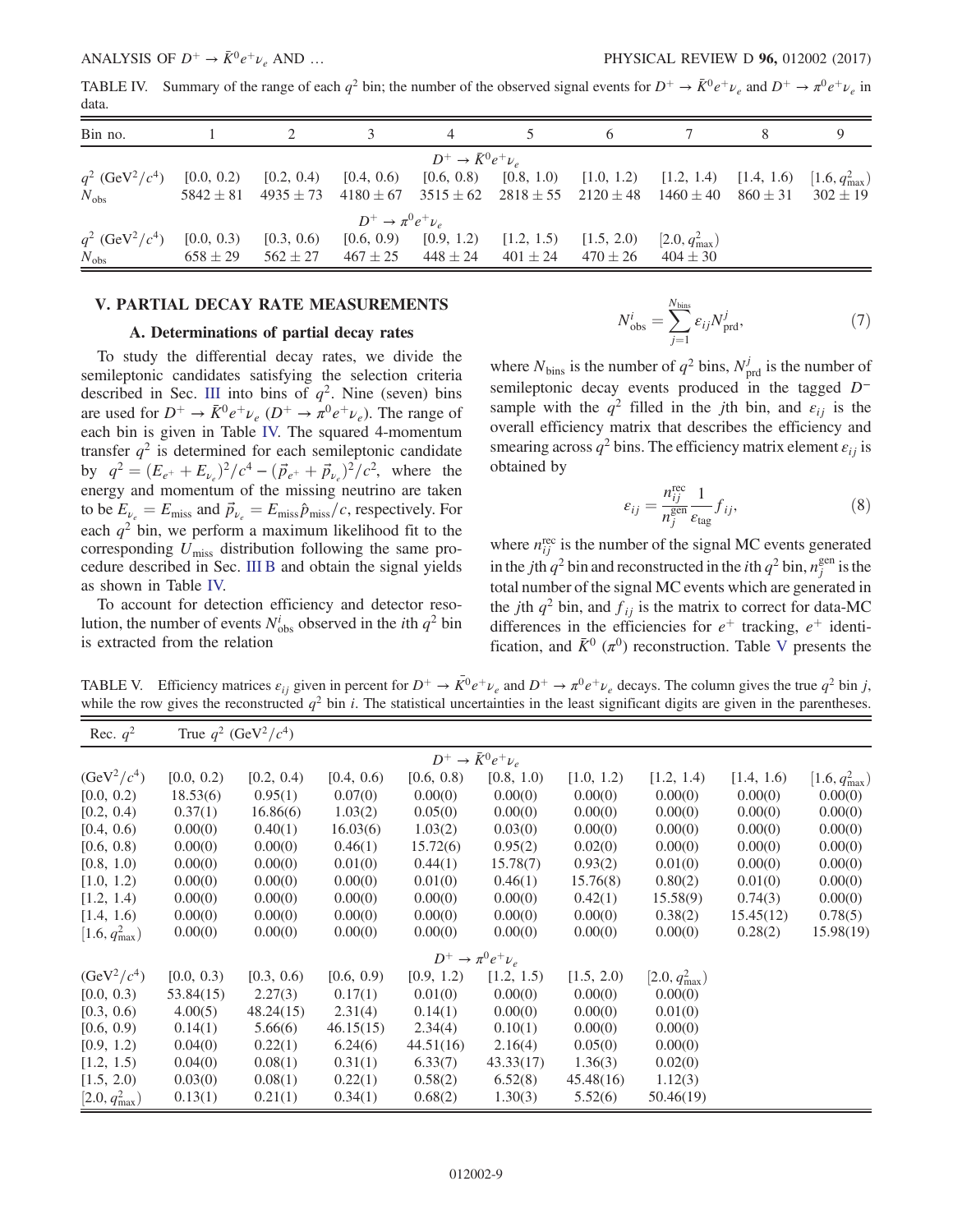average overall efficiency matrices for  $D^+ \rightarrow \overline{K}^0 e^+ \nu_e$  and  $D^+ \rightarrow \pi^0 e^+ \nu_e$  decays. To produce this average overall efficiency matrix, we combine the efficiency matrices for each tag mode weighted by its yield shown in Table [I](#page-3-1). The diagonal elements of the matrix give the overall efficiencies for  $D^+ \rightarrow Pe^+\nu_e$  decays to be reconstructed in the correct  $q^2$  bins in the recoil of the single  $D^-$  tags, while the neighboring off-diagonal elements of the matrix give the overall efficiencies for cross feed between different  $q^2$  bins.

The partial decay width in the ith bin is obtained by inverting the matrix Eq. [\(7\),](#page-8-3)

$$
\Delta\Gamma_i = \frac{N_{\text{prd}}^i}{\tau_{D^+} N_{\text{tag}}} = \frac{1}{\tau_{D^+} N_{\text{tag}}} \sum_j^{N_{\text{bins}}} (\varepsilon^{-1})_{ij} N_{\text{obs}}^j, \tag{9}
$$

where  $\tau_{D^+}$  is the lifetime of the  $D^+$  meson [\[8\].](#page-14-7) The  $q^2$ dependent partial widths for  $D^+ \rightarrow \bar{K}^0 e^+ \nu_e$  and  $D^+ \rightarrow$  $\pi^0 e^+ \nu_e$  are summarized in Table [VI.](#page-9-0) Also shown in Table [VI](#page-9-0) are the statistical uncertainties and the associated correlation matrices.

#### B. Systematic covariance matrices

For each source of systematic uncertainty in the measurements of partial decay rates, we construct an

<span id="page-9-0"></span>TABLE VI. Summary of the measured partial decay rates, relative statistical uncertainties, systematic uncertainties, and corresponding correlation matrices for  $D^+ \to \bar{K}^0 e^+ \nu_e$  and  $D^+ \to \pi^0 e^+ \nu_e$ .

| $q^2$ Bin no.                      | $\mathbf{1}$ | $\mathfrak{2}$ | 3        | $\overline{4}$                        | 5        | 6        | 7        | $8\,$    | $\mathbf{9}$ |
|------------------------------------|--------------|----------------|----------|---------------------------------------|----------|----------|----------|----------|--------------|
|                                    |              |                |          | $D^+ \rightarrow \bar{K}^0 e^+ \nu_e$ |          |          |          |          |              |
| $\Delta\Gamma$ (ns <sup>-1</sup> ) | 16.97        | 15.29          | 13.57    | 11.65                                 | 9.33     | 7.06     | 4.96     | 2.97     | 1.01         |
| Statistical uncertainty (%)        | 1.45         | 1.61           | 1.75     | 1.91                                  | 2.12     | 2.44     | 2.92     | 3.77     | 6.56         |
| Statistical correlation            | 1.000        |                |          |                                       |          |          |          |          |              |
|                                    | $-0.073$     | 1.000          |          |                                       |          |          |          |          |              |
|                                    | 0.001        | $-0.084$       | 1.000    |                                       |          |          |          |          |              |
|                                    | 0.000        | 0.003          | $-0.091$ | 1.000                                 |          |          |          |          |              |
|                                    | 0.000        | 0.000          | 0.004    | $-0.085$                              | 1.000    |          |          |          |              |
|                                    | 0.000        | 0.000          | 0.000    | 0.004                                 | $-0.085$ | 1.000    |          |          |              |
|                                    | 0.000        | 0.000          | 0.000    | 0.000                                 | 0.004    | $-0.075$ | 1.000    |          |              |
|                                    | 0.000        | 0.000          | 0.000    | 0.000                                 | 0.000    | 0.004    | $-0.069$ | 1.000    |              |
|                                    | 0.000        | 0.000          | 0.000    | 0.000                                 | 0.000    | 0.000    | 0.003    | $-0.059$ | 1.000        |
| Systematic uncertainty (%)         | 3.24         | 3.10           | 2.95     | 2.88                                  | 3.02     | 3.05     | 2.85     | 2.54     | 2.93         |
| Systematic correlation             | 1.000        |                |          |                                       |          |          |          |          |              |
|                                    | 0.981        | 1.000          |          |                                       |          |          |          |          |              |
|                                    | 0.979        | 0.976          | 1.000    |                                       |          |          |          |          |              |
|                                    | 0.979        | 0.977          | 0.973    | 1.000                                 |          |          |          |          |              |
|                                    | 0.978        | 0.976          | 0.973    | 0.970                                 | 1.000    |          |          |          |              |
|                                    | 0.974        | 0.972          | 0.970    | 0.970                                 | 0.965    | 1.000    |          |          |              |
|                                    | 0.966        | 0.964          | 0.963    | 0.962                                 | 0.960    | 0.954    | 1.000    |          |              |
|                                    | 0.932        | 0.930          | 0.929    | 0.929                                 | 0.926    | 0.923    | 0.911    | 1.000    |              |
|                                    | 0.891        | 0.889          | 0.886    | 0.888                                 | 0.886    | 0.883    | 0.875    | 0.840    | 1.000        |
|                                    |              |                |          | $D^+\to\pi^0e^+\nu_e$                 |          |          |          |          |              |
| $\Delta\Gamma$ (ns <sup>-1</sup> ) | 0.664        | 0.578          | 0.474    | 0.477                                 | 0.432    | 0.503    | 0.372    |          |              |
| Statistical uncertainty (%)        | 4.55         | 5.53           | 6.60     | 6.48                                  | 7.28     | 6.52     | 8.97     |          |              |
| Statistical correlation            | 1.000        |                |          |                                       |          |          |          |          |              |
|                                    | $-0.122$     | 1.000          |          |                                       |          |          |          |          |              |
|                                    | 0.011        | $-0.171$       | 1.000    |                                       |          |          |          |          |              |
|                                    | $-0.002$     | 0.019          | $-0.190$ | 1.000                                 |          |          |          |          |              |
|                                    | 0.000        | $-0.003$       | 0.021    | $-0.190$                              | 1.000    |          |          |          |              |
|                                    | 0.000        | $-0.001$       | $-0.005$ | 0.016                                 | $-0.167$ | 1.000    |          |          |              |
|                                    | $-0.002$     | $-0.003$       | $-0.003$ | $-0.008$                              | $-0.004$ | $-0.128$ | 1.000    |          |              |
| Systematic uncertainty (%)         | 1.53         | 1.52           | 1.51     | 1.61                                  | 1.88     | 1.92     | 1.73     |          |              |
| Systematic correlation             | 1.000        |                |          |                                       |          |          |          |          |              |
|                                    | 0.739        | 1.000          |          |                                       |          |          |          |          |              |
|                                    | 0.742        | 0.664          | 1.000    |                                       |          |          |          |          |              |
|                                    | 0.758        | 0.737          | 0.650    | 1.000                                 |          |          |          |          |              |
|                                    | 0.772        | 0.740          | 0.712    | 0.698                                 | 1.000    |          |          |          |              |
|                                    | 0.781        | 0.749          | 0.711    | 0.760                                 | 0.772    | 1.000    |          |          |              |
|                                    | 0.760        | 0.730          | 0.697    | 0.727                                 | 0.756    | 0.740    | 1.000    |          |              |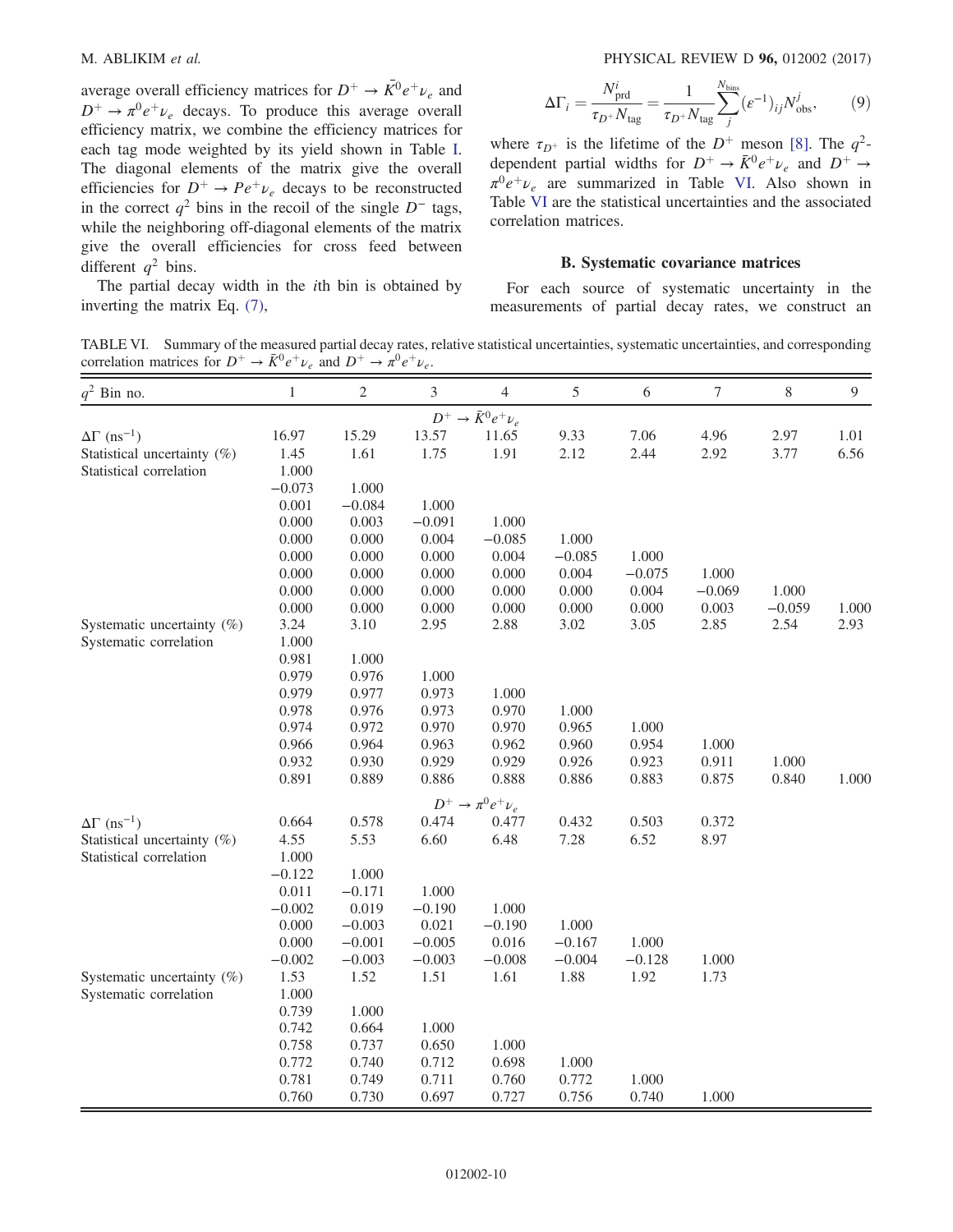$N_{\text{bins}} \times N_{\text{bins}}$  systematic covariance matrix. A brief description of each contribution follows.

 $D^+$  lifetime. The systematic uncertainty associated with the lifetime of the  $D^+$  meson (0.7%) [\[8\]](#page-14-7) is fully correlated across  $q^2$  bins.

Number of  $D^-$  tags. The systematic uncertainty from the number of the single  $D^-$  tags (0.5%) is fully correlated between  $q^2$  bins.

 $e^+$ ,  $K_S^0$ , and  $\pi^0$  reconstruction. The covariance matrices for the systematic uncertainties associated with the  $e^+$ tracking,  $e^+$  identification,  $K_S^0$ , and  $\pi^0$  reconstruction efficiencies are obtained in the following way. We first vary the corresponding correction factors according to their uncertainties, then remeasure the partial decay rates using the efficiency matrices determined from the recorrected signal MC events. The covariance matrix due to this source is assigned via  $C_{ij} = \delta(\Delta\Gamma_i)\delta(\Delta\Gamma_j)$ , where  $\delta(\Delta\Gamma_i)$  denotes the change in the partial decay rate measurement in the ith  $q^2$  bin.

Requirement on  $E_{\gamma,\text{max}}$ . We take the systematic uncertainty of 0.1% due to the  $E_{\gamma, \text{max}}$  requirement on the selected events in each  $q^2$  bin, and assume that this uncertainty is fully correlated between  $q^2$  bins.

Fit to the  $U_{\text{miss}}$  distribution. The technique of fitting the  $U_{\text{miss}}$  distributions affects the number of signal events observed in the  $q^2$  bins. The covariance matrix due to the  $U_{\text{miss}}$  fits is determined by

$$
C_{ij} = \left(\frac{1}{\tau_{D^+} N_{\text{tag}}}\right)^2 \sum_{\alpha} \epsilon_{i\alpha}^{-1} \epsilon_{j\alpha}^{-1} [\delta(N_{\text{obs}}^{\alpha})]^2, \qquad (10)
$$

where  $\delta(N_{\text{obs}}^{\alpha})$  is the systematic uncertainty of  $N_{\text{obs}}^{\alpha}$  associated with the fit to the corresponding  $U_{\text{miss}}$  distribution.

Form factor. To estimate the systematic uncertainty associated with the form factor model used to generate signal events in the MC simulation, we reweight the signal MC events so that the  $q^2$  spectra agree with the measured spectra. We then recalculate the partial decay rates in different  $q^2$  bins with the new efficiency matrices which are determined using the weighted MC events. The covariance matrix due to this source is assigned via  $C_{ij} = \delta(\Delta\Gamma_i)\delta(\Delta\Gamma_i)$ , where  $\delta(\Delta\Gamma_i)$  denotes the change of the partial width measurement in the *i*th  $q^2$  bin.

FSR recovery. To estimate the systematic covariance matrix associated with the FSR recovery of the positron momentum, we remeasure the partial decay rates without the FSR recovery. The covariance matrix due to this source is assigned via  $C_{ij} = \delta(\Delta\Gamma_i)\delta(\Delta\Gamma_j)$ , where  $\delta(\Delta\Gamma_i)$  denotes the change of the partial decay rate measurement in the *i*th  $q^2$  bin.

MC statistics. The systematic uncertainties due to the limited size of the MC samples used to determine the efficiency matrices are translated to the covariance via

$$
C_{ij} = \left(\frac{1}{\tau_D + N_{\text{tag}}}\right)^2 \sum_{\alpha\beta} (N_{\text{obs}}^{\alpha} N_{\text{obs}}^{\beta} \text{cov}[\epsilon_{i\alpha}^{-1}, \epsilon_{j\beta}^{-1}]), \quad (11)
$$

where the covariance of the inverse efficiency matrix elements are given by [\[18\]](#page-14-16)

$$
cov[\epsilon_{\alpha\beta}^{-1}, \epsilon_{ab}^{-1}] = \sum_{ij} (\epsilon_{ai}^{-1} \epsilon_{ai}^{-1}) [\sigma^2(\epsilon_{ij})]^2 (\epsilon_{j\beta}^{-1} \epsilon_{jb}^{-1}). \tag{12}
$$

 $K_S^0$  and  $\pi^0$  decay branching fractions. The systematic uncertainties due to the branching fractions of  $K^0_S \to \pi^+\pi^-$ (0.07%) and  $\pi^0 \rightarrow \gamma \gamma$  (0.03%) are fully correlated between  $q^2$  bins.

The total systematic covariance matrix is obtained by summing all these matrices. Table [VI](#page-9-0) summarizes the relative size of systematic uncertainties and the corresponding correlations in the measurements for the partial decay rates of the  $D^+ \to \bar{K}^0 e^+ \nu_e$  and  $D^+ \to \pi^0 e^+ \nu_e$  semileptonic decays.

### VI. FORM FACTORS

<span id="page-10-1"></span><span id="page-10-0"></span>To determine the product  $f_{+}(0)|V_{cs(d)}|$  and other form factor parameters, we fit the measured partial decay rates using Eq. [\(1\)](#page-2-9) with the parametrization of the form factor  $f_{+}(q^2)$ . In this analysis, we use several forms of the form factor parametrizations which are reviewed in Sec. [VI A](#page-10-1).

#### A. Form factor parametrizations

In general, the single pole model is the simplest approach to describe the  $q^2$  dependence of the form factor. The single pole model is expressed as

$$
f_{+}(q^{2}) = \frac{f_{+}(0)}{1 - q^{2}/m_{\text{pole}}^{2}},
$$
\n(13)

where  $f_+(0)$  is the value of the form factor at  $q^2 = 0$ , and  $m_{\text{pole}}$  is the pole mass, which is often treated as a free parameter to improve fit quality.

The *modified pole model* [\[19\]](#page-14-17) is also widely used in lattice QCD (LQCD) calculations and experimental studies of these decays. In this parametrization, the form factor of the semileptonic  $D \to Pe^+\nu_e$  decays is written as

$$
f_{+}(q^{2}) = \frac{f_{+}(0)}{(1 - q^{2}/m_{D_{(s)}^{*+}}^{2})(1 - \alpha q^{2}/m_{D_{(s)}^{*+}}^{2})},
$$
 (14)

where  $m_{D_{(s)}^{*+}}$  is the mass of the  $D_{(s)}^{*+}$  meson, and  $\alpha$  is a free parameter to be fitted.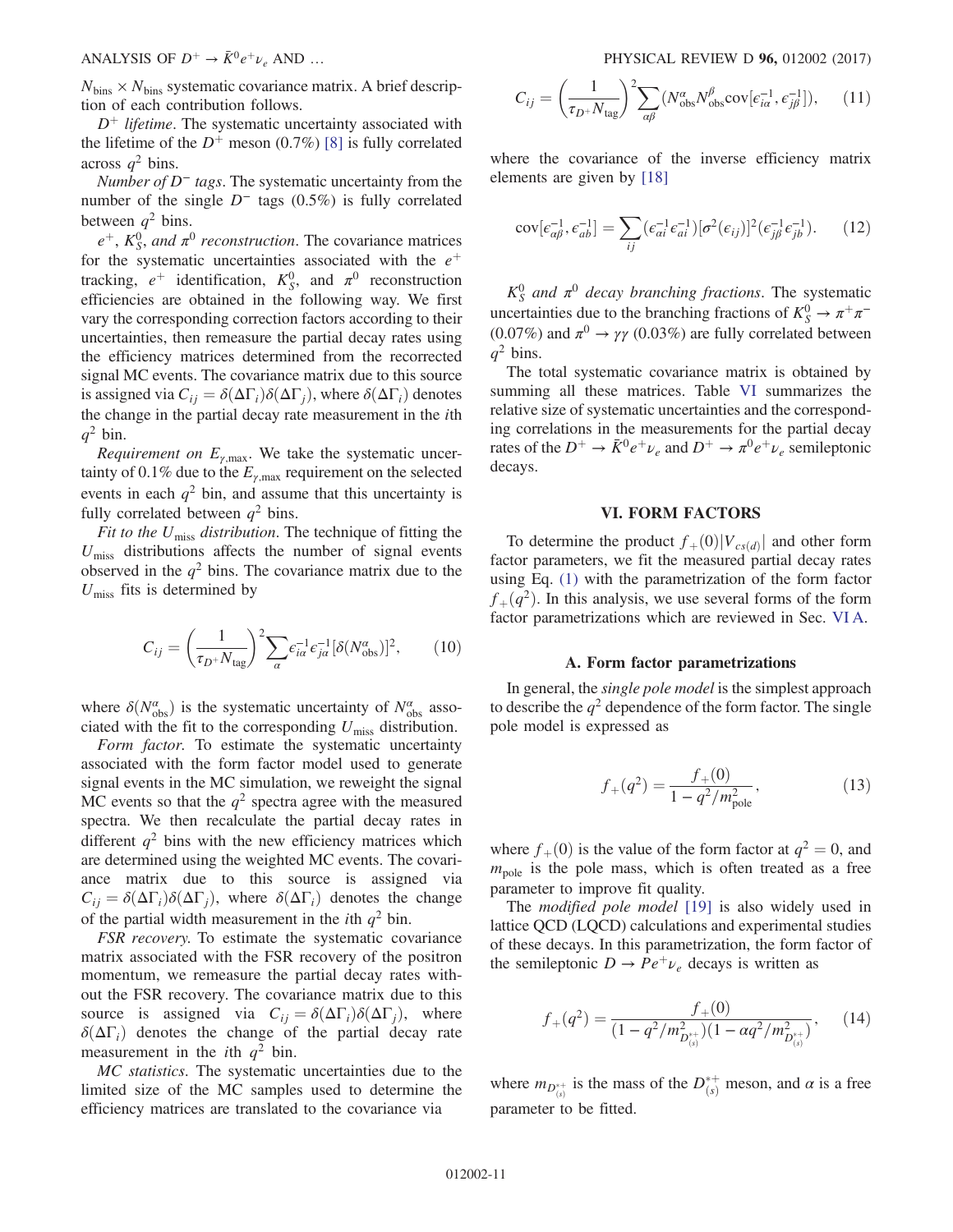The *ISGW2 model* [\[20\]](#page-14-18) assumes

$$
f_{+}(q^{2}) = f_{+}(q^{2}_{\max}) \left( 1 + \frac{r^{2}}{12} (q^{2}_{\max} - q^{2}) \right)^{-2}, \quad (15)
$$

where  $q_{\text{max}}^2$  is the kinematical limit of  $q^2$ , and r is the conventional radius of the meson.

The most general parametrization of the form factor is the series expansion [\[21\]](#page-14-19), which is based on analyticity and unitarity. In this parametrization, the variable  $q^2$  is mapped to a new variable z through

$$
z(q^2, t_0) = \frac{\sqrt{t_+ - q^2} - \sqrt{t_+ - t_0}}{\sqrt{t_+ - q^2} + \sqrt{t_+ - t_0}},\tag{16}
$$

with  $t_{\pm} = (m_{D^+} \pm m_P)^2$  and  $t_0 = t_+(1 - \sqrt{1 - t_-/t_+}).$ The form factor is then expressed in terms of the new variable z as

$$
f_{+}(q^{2}) = \frac{1}{P(q^{2})\phi(q^{2}, t_{0})} \sum_{k=0}^{\infty} a_{k}(t_{0}) [z(q^{2}, t_{0})]^{k}, \quad (17)
$$

where  $a_k(t_0)$  are real coefficients. The function  $P(q^2)$  is  $P(q^2) = z(t, m_{D_s^*}^2)$  for  $D \to K$  and  $P(q^2) = 1$  for  $D \to \pi$ . The standard choice of  $\phi(q^2, t_0)$  is

$$
\phi(q^2, t_0) = \left(\frac{\pi m_c^2}{3}\right)^{1/2} \left(\frac{z(q^2, 0)}{-q^2}\right)^{5/2} \left(\frac{z(q^2, t_0)}{t_0 - q^2}\right)^{-1/2} \times \left(\frac{z(q^2, t_-)}{t_- - q^2}\right)^{-3/4} \frac{(t_+ - q^2)}{(t_+ - t_0)^{1/4}},\tag{18}
$$

where  $m_c$  is the mass of the charm quark.

In practical use, one usually makes a truncation of the above series. After optimizing the form factor parameters, we obtain

$$
f_{+}(q^{2}) = \frac{f_{+}(0)P(0)\phi(0,t_{0})(1+\sum_{k=1}^{k_{\max}} r_{k}[z(q^{2},t_{0})]^{k})}{P(q^{2})\phi(q^{2},t_{0})(1+\sum_{k=1}^{k_{\max}} r_{k}[z(0,t_{0})]^{k})},
$$
\n(19)

where  $r_k \equiv a_k(t_0)/a_0(t_0)$ . In this analysis we fit the measured decay rates to the two- or three-parameter series expansion; i.e., we take  $k_{\text{max}} = 1$  or 2. In fact, the z expansion with only a linear term is sufficient to describe the data. Therefore we take the two-parameter series expansion as the nominal parametrization to determine  $f_+^{K(\pi)}(0)$  and  $|V_{cs(d)}|$ .

## B. Fitting partial decay rates to extract form factors

In order to determine the form factor parameters, we fit the theoretical parametrizations to the measured partial decay rates. Taking into account the correlations of the measured partial decay rates among  $q^2$  bins, the  $\chi^2$  to be minimized in the fit is defined as

$$
\chi^2 = \sum_{ij} (\Delta \Gamma_i - \Delta \Gamma_i^{\text{th}}) C_{ij}^{-1} (\Delta \Gamma_j - \Delta \Gamma_j^{\text{th}}), \qquad (20)
$$

where  $\Delta\Gamma_i$  is the measured partial decay rate in the *i*th  $q^2$ bin;  $C_{ii}^{-1}$  is the inverse matrix of the covariance matrix  $C_{ii}$ . In the *i*th  $q^2$  bin, the theoretical expectation of the partial decay rate is obtained by integrating Eq. [\(1\)](#page-2-9),

$$
\Delta\Gamma_i^{\text{th}} = \int_{q_{\text{min},i}^2}^{q_{\text{max},i}^2} X \frac{G_F^2}{24\pi^3} |V_{cs(d)}|^2 p^3 |f_+(q^2)|^2 dq^2, \quad (21)
$$

where  $q_{\min,i}^2$  and  $q_{\max,i}^2$  are the lower and upper boundaries of that  $q^2$  bin, respectively.

In the fits, all parameters of the form factor parametrizations are left free. The central values of the form factor parameters are taken from the results obtained by fitting the data with the combined statistical and systematic covariance matrix together. The quadratic difference between the uncertainties of the fit parameters obtained from the fits with the combined covariance matrix and the uncertainties of the fit parameters obtained from the fits with the statistical covariance matrix only is taken as the systematic error of the measured form factor parameter. The results of these fits are summarized in Table [VII](#page-12-0), where the first errors are statistical and the second systematic.

Figure [5](#page-12-1) shows the fits to the measured differential decay rates for  $D^+ \rightarrow \bar{K}^0 e^+ \nu_e$  and  $D^+ \rightarrow \pi^0 e^+ \nu_e$ . Figure [6](#page-13-2) shows the projection of the fits onto  $f_+(q^2)$ for the  $D^+ \rightarrow \bar{K}^0 e^+ \nu_e$  and  $D^+ \rightarrow \pi^0 e^+ \nu_e$  decays, respectively. In these two figures, the dots with error bars show the measured values of the form factors,  $f_+(q^2)$ , in the center of each  $q^2$  bin, which are obtained with

$$
f_{+}(q_i^2) = \sqrt{\frac{\Delta\Gamma_i}{\Delta q_i^2} \frac{24\pi^3}{X G_F^2 p_i'^3 |V_{cq}|^2}}
$$
(22)

in which

$$
p_i^{\prime 3} = \frac{\int_{q_{\min,i}}^{q_{\max,i}^2} p^3 |f_+(q^2)|^2 dq^2}{|f_+(q_i^2)|^2 (q_{\max,i}^2 - q_{\min,i}^2)},
$$
(23)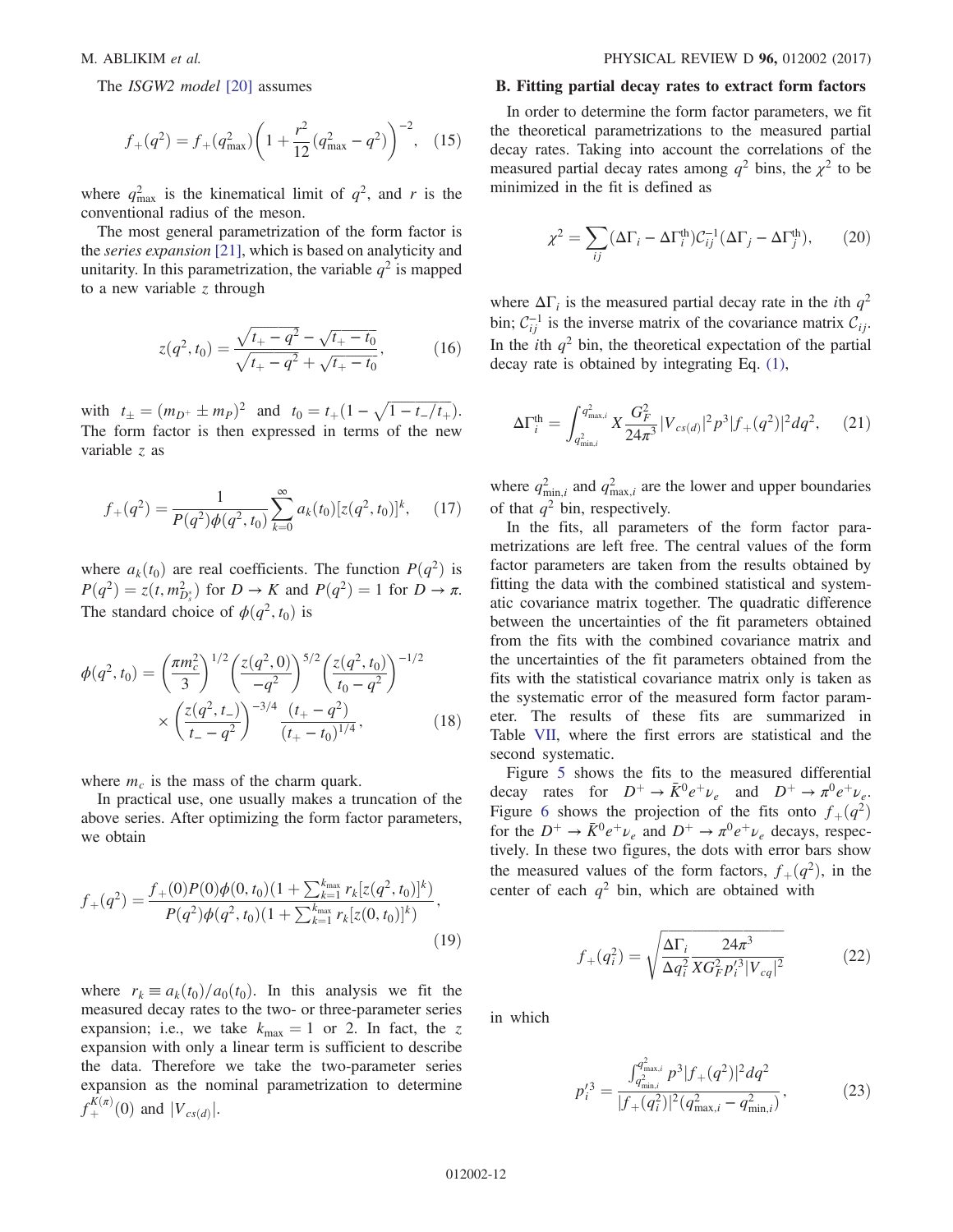<span id="page-12-0"></span>TABLE VII. Summary of results of form factor fits for  $D^+ \to \bar{K}^0 e^+ \nu_e$  and  $D^+ \to \pi^0 e^+ \nu_e$ , where the first errors are statistical and the second systematic.

|                                                                | Single pole model                                                |                                                        |                                                            |  |  |  |
|----------------------------------------------------------------|------------------------------------------------------------------|--------------------------------------------------------|------------------------------------------------------------|--|--|--|
| Decay mode                                                     | $f_{+}(0) V_{cq} $                                               |                                                        |                                                            |  |  |  |
| $D^+ \rightarrow \bar{K}^0 e^+ \nu_e$<br>$D^+\to\pi^0e^+\nu_e$ | $0.7094 \pm 0.0035 \pm 0.0111$<br>$0.1429 \pm 0.0020 \pm 0.0009$ |                                                        | $1.935 \pm 0.017 \pm 0.006$<br>$1.898 \pm 0.020 \pm 0.003$ |  |  |  |
|                                                                | Modified pole model                                              |                                                        |                                                            |  |  |  |
| Decay mode                                                     | $f_{+}(0) V_{cq} $                                               |                                                        | $\alpha$                                                   |  |  |  |
| $D^+ \rightarrow \bar{K}^0 e^+ \nu_e$<br>$D^+\to\pi^0e^+\nu_e$ | $0.7052 + 0.0038 + 0.0112$<br>$0.1400 \pm 0.0024 \pm 0.0010$     |                                                        | $0.294 \pm 0.031 \pm 0.010$<br>$0.285 \pm 0.057 \pm 0.010$ |  |  |  |
|                                                                | ISGW2 model                                                      |                                                        |                                                            |  |  |  |
| Decay mode                                                     | $f_{+}(0) V_{cq} $                                               | r (GeV <sup>-1</sup> $c^2$ )                           |                                                            |  |  |  |
| $D^+ \rightarrow \bar{K}^0 e^+ \nu_e$<br>$D^+\to\pi^0e^+\nu_e$ | $0.7039 + 0.0037 + 0.0111$<br>$0.1381 \pm 0.0023 \pm 0.0007$     |                                                        |                                                            |  |  |  |
|                                                                | Two-parameter series expansion                                   |                                                        |                                                            |  |  |  |
| Decay mode                                                     | $f_{+}(0) V_{cq} $                                               |                                                        | $r_1$                                                      |  |  |  |
| $D^+ \rightarrow \bar{K}^0 e^+ \nu_e$<br>$D^+\to\pi^0e^+\nu_e$ | $0.7053 \pm 0.0040 \pm 0.0112$<br>$0.1400 \pm 0.0026 \pm 0.0007$ |                                                        | $-2.18 \pm 0.14 \pm 0.05$<br>$-2.01 \pm 0.13 \pm 0.02$     |  |  |  |
|                                                                | <i>Three-parameter series expansion</i>                          |                                                        |                                                            |  |  |  |
| Decay mode                                                     | $f_{+}(0) V_{cq} $                                               | $r_1$                                                  | r <sub>2</sub>                                             |  |  |  |
| $D^+ \rightarrow \bar{K}^0 e^+ \nu_e$<br>$D^+\to\pi^0e^+\nu_e$ | $0.6983 \pm 0.0056 \pm 0.0112$<br>$0.1413 \pm 0.0035 \pm 0.0012$ | $-1.76 \pm 0.25 \pm 0.06$<br>$-2.23 \pm 0.42 \pm 0.06$ | $-13.4 \pm 6.3 \pm 1.4$<br>$1.4 \pm 2.5 \pm 0.4$           |  |  |  |

where  $|V_{cs}| = 0.97351 \pm 0.00013$  and  $|V_{cd}| = 0.22492 \pm 0.00013$ 0.00050 are taken from the SM constraint fit [\[8\].](#page-14-7) In the calculation of  $p_i^3$ ,  $f_+(q^2)$  is computed using the twoparameter series parametrization with the measured parameters.

# C. Determinations of  $f^{K}_{+}(0)$  and  $f^{T}_{+}(0)$

Using the  $f_+^{K(\pi)}(0)|V_{cs(d)}|$  values from the two-parameter series expansion fits and taking the values of  $|V_{cs(d)}|$  from the SM constraint fit [\[8\]](#page-14-7) as inputs, we obtain the form factors

<span id="page-12-1"></span>

FIG. 5. Differential decay rates for  $D^+ \to \bar{K}^0 e^+ \nu_e$  (left) and  $D^+ \to \pi^0 e^+ \nu_e$  (right) as a function of  $q^2$ . The dots with error bars show the data and the lines give the best fits to the data with different form factor parametrizations.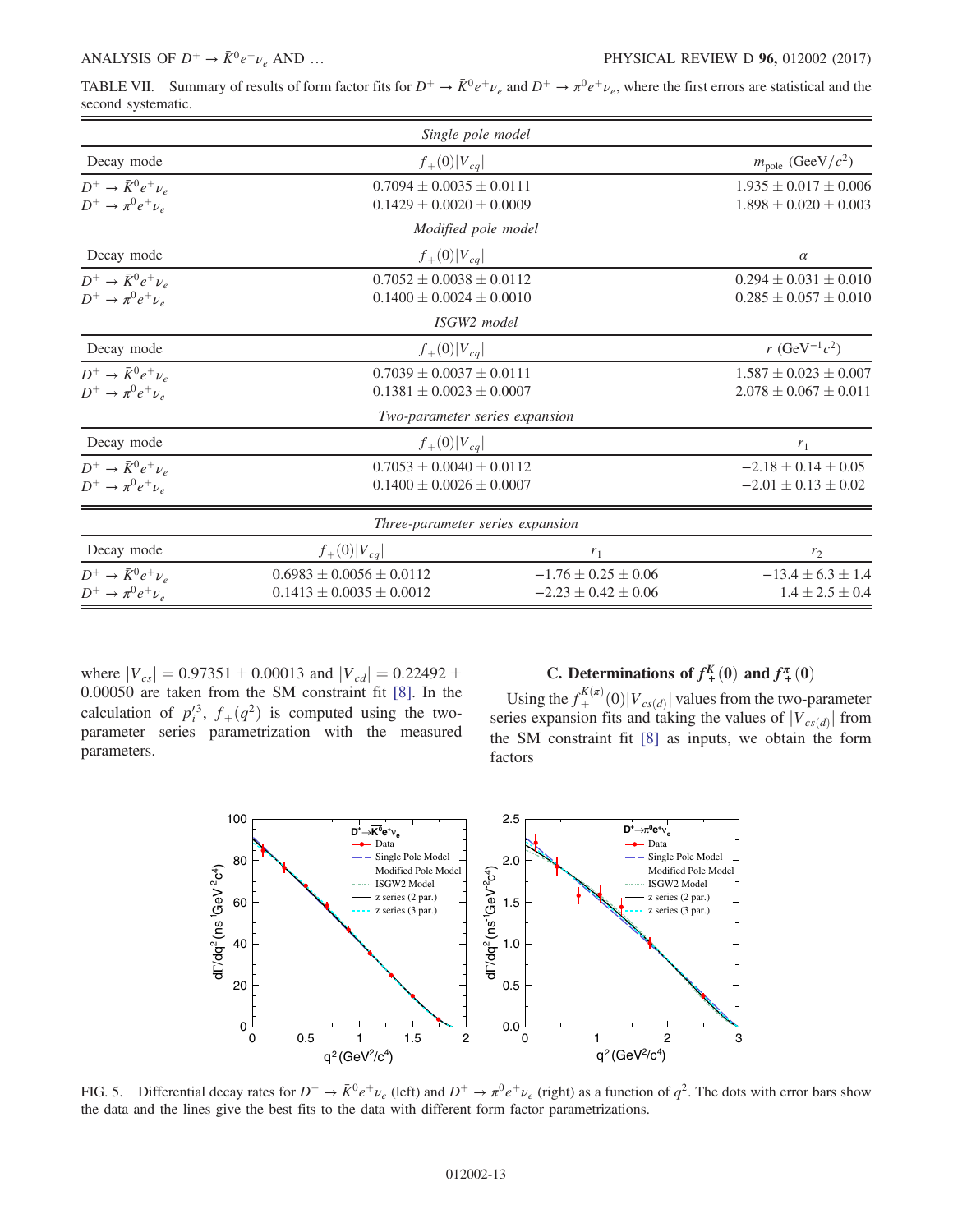<span id="page-13-2"></span>

FIG. 6. Projections on  $f_+(q^2)$  for  $D^+ \to \bar{K}^0 e^+ \nu_e$  (left) and  $D^+ \to \pi^0 e^+ \nu_e$  (right) as a function of  $q^2$ , where the dots with error bars show the data and the lines give the best fits to the data with different form factor parametrizations.

$$
f_+^K(0) = 0.725 \pm 0.004 \pm 0.012 \tag{24}
$$

and

$$
f_+^{\pi}(0) = 0.622 \pm 0.012 \pm 0.003,\tag{25}
$$

where the first errors are statistical and the second systematic.

# <span id="page-13-0"></span>VII. DETERMINATIONS OF  $|V_{cs}|$  AND  $|V_{cd}|$

Using the values of  $f_+^{K(\pi)}(0)|V_{cs(d)}|$  from the twoparameter *z*-series expansion fits and in conjunction with the form factor values  $f_+^K(0) = 0.747 \pm 0.011 \pm 0.015$ [\[22\]](#page-14-20) and  $f_{+}^{(0)} = 0.666 \pm 0.020 \pm 0.021$  [\[23\]](#page-14-21) calculated from LQCD, we obtain

$$
|V_{cs}| = 0.944 \pm 0.005 \pm 0.015 \pm 0.024 \tag{26}
$$

and

$$
|V_{cd}| = 0.210 \pm 0.004 \pm 0.001 \pm 0.009, \qquad (27)
$$

where the first uncertainties are statistical, the second systematic, and the third are due to the theoretical uncertainties in the LQCD calculations of the form factors.

#### VIII. SUMMARY

<span id="page-13-1"></span>In summary, by analyzing 2.93 fb<sup>−</sup><sup>1</sup> of data collected at 3.773 GeV with the BESIII detector at the BEPCII, the semileptonic decays for  $D^+ \rightarrow \bar{K}^0 e^+ \nu_e$  and  $D^+ \rightarrow$  $\pi^0 e^+ \nu_e$  have been studied. From a total of 1703054  $\pm$ 3405 D<sup>-</sup> tags, 26008 ± 168 D<sup>+</sup>  $\rightarrow \bar{K}^0 e^+ \nu_e$  and 3402 ± 70  $D^+ \rightarrow \pi^0 e^+ \nu_e$  signal events are observed in the system recoiling against the  $D^-$  tags. These yield the absolute decay branching fractions to be  $\mathcal{B}(D^+ \to \bar{K}^0 e^+ \nu_e)$  $(8.60 \pm 0.06 \pm 0.15) \times 10^{-2}$  and  $\mathcal{B}(D^+ \to \pi^0 e^+ \nu_e)$  $(3.63 \pm 0.08 \pm 0.05) \times 10^{-3}$ .

We have also studied the relations between the partial decay rates and squared 4-momentum transfer  $q^2$  for these two decays and obtained the parameters of different form factor parametrizations. The products of the form factors and the related CKM matrix elements extracted from the two-parameter series expansion parametrization have been selected as our primary results. We have obtained  $f_{+}(0)|V_{cs}| = 0.7053 \pm 0.0040 \pm 0.0112$  and  $f_{+}(0)|V_{cd}| =$  $0.1400 \pm 0.0026 \pm 0.0007$ . Using the global SM fit values for  $|V_{cs}|$  and  $|V_{cd}|$ , we have obtained the form factors  $f_{+}^{K}(0) = 0.725 \pm 0.004 \pm 0.012$  and  $f_{+}^{T}(0) = 0.622 \pm 0.004$  $0.012 \pm 0.003$ . Furthermore, using the form factors predicted by the LQCD calculations, we have obtained the CKM matrix elements  $|V_{cs}| = 0.944 \pm 0.005 \pm 0.015 \pm 0.024$ and  $|V_{cd}| = 0.210 \pm 0.004 \pm 0.001 \pm 0.009$ , where the third errors are dominated by the theoretical uncertainties in the LQCD calculations of the form factors.

#### ACKNOWLEDGMENTS

The BESIII Collaboration thanks the staff of BEPCII and the IHEP computing center for their strong support. This work is supported in part by National Key Basic Research Program of China under Contracts No. 2009CB825204 and No. 2015CB856700; National Natural Science Foundation of China (NSFC) under Contracts No. 10935007, No. 11235011, No. 11305180, No. 11322544, No. 11335008, No. 11425524, and No. 11635010; the Chinese Academy of Sciences (CAS) Large-Scale Scientific Facility Program; the CAS Center for Excellence in Particle Physics (CCEPP); the Collaborative Innovation Center for Particles and Interactions (CICPI); Joint Large-Scale Scientific Facility Funds of the NSFC and CAS under Contracts No. U1232201, No. U1332201, No. U1532257, and No. U1532258; CAS under Contracts No. KJCX2-YW-N29 and No. KJCX2-YW-N45; 100 Talents Program